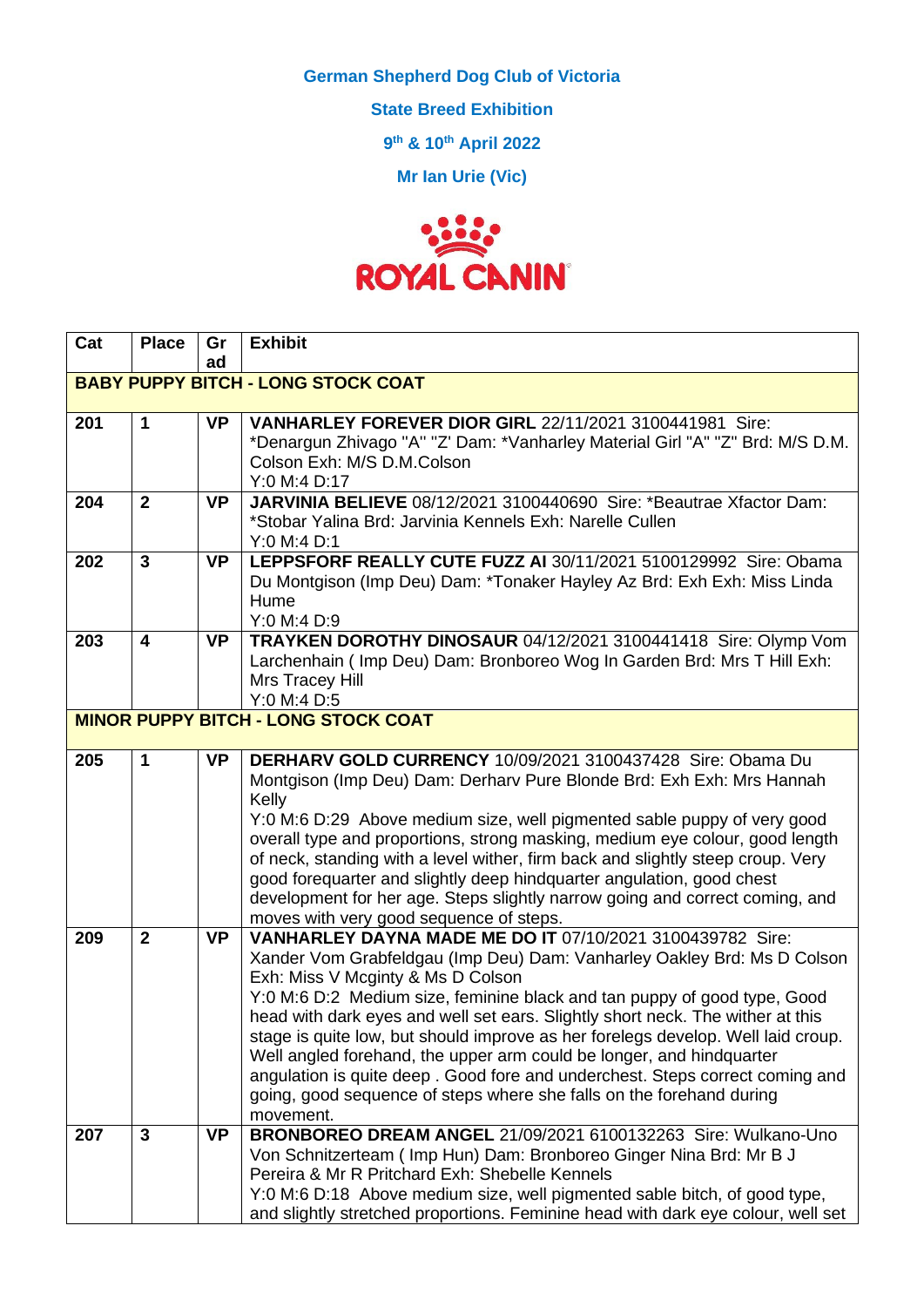| ears, stands with a level wither, a slight rise in the top line and a well laid<br>croup. Very good fore and hindquarter angulation and good chest development<br>at this age. Steps correct coming and going. Shows good movement where<br>she should be a little firmer overall. |
|------------------------------------------------------------------------------------------------------------------------------------------------------------------------------------------------------------------------------------------------------------------------------------|
|------------------------------------------------------------------------------------------------------------------------------------------------------------------------------------------------------------------------------------------------------------------------------------|

|     | <b>PUPPY BITCH - LONG STOCK COAT</b> |           |                                                                                                                                                                                                                                                                                                                                                                                                                                                                                                                                                                                                                                                                                                                                                                                                                                  |  |
|-----|--------------------------------------|-----------|----------------------------------------------------------------------------------------------------------------------------------------------------------------------------------------------------------------------------------------------------------------------------------------------------------------------------------------------------------------------------------------------------------------------------------------------------------------------------------------------------------------------------------------------------------------------------------------------------------------------------------------------------------------------------------------------------------------------------------------------------------------------------------------------------------------------------------|--|
| 210 | $\mathbf 1$                          | <b>VP</b> | REICHUND JUMPT THE DITCH (IMP NZ) 20/06/2021 08490-2021 Sire: Eng<br>Ch Conbhairean Freddie (Imp Uk) Dam: Nz Ch Reichund Ohso Devious Brd: L<br>Amlehn Exh: J Morris & L Amlehn<br>Y:0 M:9 D:19 A large, very well proportioned sable bitch of good overall type.<br>Presented slightly out of coat. Expressive head with good eye colour and dark<br>masking, well set ears, very good length of neck at times held slightly erect.<br>High wither, firm back with a slight peak in the top line, and a well laid croup.<br>Very good angulation of the fore and hindquarter, good length of foreleg, just<br>slightly short underchest. Stands correct in front. Steps correct coming and<br>going with good firmness of the joints. Shows very good ground covering<br>movement.<br><b>JUNIOR BITCH - LONG STOCK COAT</b>     |  |
|     |                                      |           |                                                                                                                                                                                                                                                                                                                                                                                                                                                                                                                                                                                                                                                                                                                                                                                                                                  |  |
| 213 | 1                                    | VG        | BRONBOREO WALKAWAY 01/04/2021 6100129801 Sire: Wulkano Uno Von<br>Schnitzerteam (Imp Hun) Dam: Seigen Hayos Asha Brd: Pereira/Pritchard Exh:<br>Ms M Rovetto<br>Y:1 M:0 D:8 Height/Depth of Chest: 60/27.5cm Slightly close scissor bite.<br>Large, well coloured female of very good type and slightly compact proportions.<br>Very good bone strength, strong masking with good eye colour. Well set ears,<br>good length of neck, level wither, slight rise in backline, and a well moulded,<br>slightly steep croup. Very good fore and hindquarter angulation and good chest<br>development. Stands correct in front. Steps correctly coming and going, elbows<br>could be firmer. Shows powerful dynamic movement.                                                                                                         |  |
| 211 | $\overline{2}$                       | VG        | BODECKA OOH LA LA (AI) AZ 11/10/2020 3100418427 Sire: Chili Della                                                                                                                                                                                                                                                                                                                                                                                                                                                                                                                                                                                                                                                                                                                                                                |  |
|     |                                      |           | Valcuvia Dam: Bodecka Mayhem Brd: Exh Exh: Jenny Joseph<br>Y:1 M:5 D:28 Height/Depth of Chest: 59cm/29cm<br>Well above medium size, well coloured bitch of good type, she has a strong<br>head where the planes are not quite correct, medium eye colour, slightly close<br>set ears. Good lay of neck, normal wither, slight rise in the back line and a well<br>laid croup. Good angulation of the fore and hindquarter, with good short hocks.<br>Steps slightly close going and correct coming. Shows good movement and<br>correct sequence of steps.                                                                                                                                                                                                                                                                        |  |
| 212 | 3                                    | VG        | VANHARLEY YVE ST LAURENT GIRL 30/11/2020 3100421240 Sire:<br>*Xander Vom Grabfeldgau "A" Ed (Imp Deu) Dam: Vanharley Intrige "A" "Z"<br>Brd: M/S D.M. Colson Exh: M/S D.M.Colson<br>Y:1 M:4 D:9 Height/Depth of Chest: 58/27.5cm. P1 present but should be<br>more developed. Above medium size, well pigmented bitch of good type and<br>slightly long proportions. Good head with dark eyes, the neck is a little erect,<br>normal wither with a slight dip behind, firm straight back, and a rather short<br>croup. Good forequarter where the upper arm could still be more angled and<br>very good hindquarter angulation. Forechest still to develop and underchest<br>could be longer. Steps correct coming and going with good firmness of the<br>joints. Shows good movement with slight restrictions in the forereach. |  |
|     |                                      |           | <b>INTERMEDIATE BITCH - LONG STOCK COAT</b>                                                                                                                                                                                                                                                                                                                                                                                                                                                                                                                                                                                                                                                                                                                                                                                      |  |
| 215 | 1                                    | VG        | LEPPSDORF MYSTIC MYRAH 08/10/2020 5100120862 Sire: Gewalt<br>Tennessee Drummer Dam: Tonaker Hayley Brd: Linda Hume Exh: C Rayner S<br>Knowles<br>Y:1 M:6 D:1 Height/Depth of Chest: 58.5/27.5cm. Well above medium size,<br>slightly stretched, well coloured bitch of good overall type. Feminine head with                                                                                                                                                                                                                                                                                                                                                                                                                                                                                                                     |  |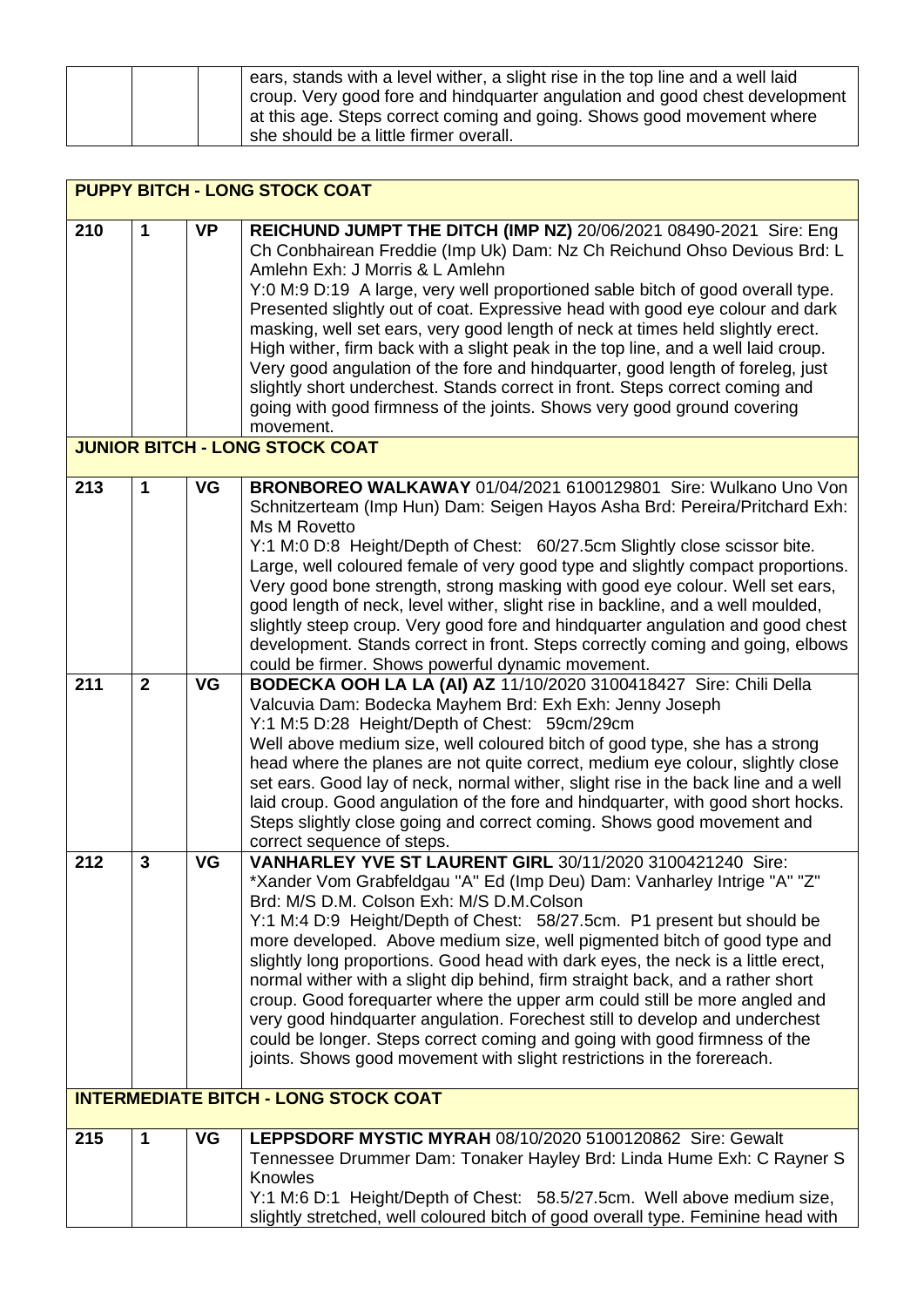|     |              |    | good masking, medium eye colour, good reach of neck. Good wither, firm<br>back, with a slight rise and a well laid croup. Good forequarter with a long<br>upper arm that could still be better angled. Slightly deep hindquarter<br>angulation. Good chest proportions. Stands correct in front, steps a little narrow<br>going and the hocks could be firmer. Correct coming. Shows good ground<br>covering movement.                                                                                                                                                                                                                                                                                                                                                                                                                     |
|-----|--------------|----|--------------------------------------------------------------------------------------------------------------------------------------------------------------------------------------------------------------------------------------------------------------------------------------------------------------------------------------------------------------------------------------------------------------------------------------------------------------------------------------------------------------------------------------------------------------------------------------------------------------------------------------------------------------------------------------------------------------------------------------------------------------------------------------------------------------------------------------------|
| 214 | $\mathbf{2}$ | VG | BRONACRE KNIGHT OF FIRE N ICE (AI) 12/09/2020 3100415841 Sire: *Ch.<br>Hasenway Wild Knight (A) Et Dam: Bronacre Blue Ice A Z Brd: Exh Exh:<br><b>Bronacre Kennels</b><br>Y:1 M:6 D:27 Height/Depth of Chest: 60/28 cm. Large, slightly elongated<br>black and gold female of good type. Presented in slightly heavy condition.<br>Good head where the muzzle and underjaw should both be stronger. Slightly<br>incorrect planes of the head. Well set ears, medium eye colour, well angled<br>neck, normal wither, firm straight back. Well laid slightly short croup. Good<br>length of upper arm that could be more angled. Very good hindquarter<br>angulation, good fore and underchest. Steps straight coming and going, stands<br>correct in front. Shows good movement where both the reach and drive could<br>be more pronounced. |

| <b>PUPPY DOG - LONG STOCK COAT</b> |                                           |           |                                                                                                                                                                                                                                                                                                                                                                                                                                                                                                                                                                                                                                                                                                          |  |  |
|------------------------------------|-------------------------------------------|-----------|----------------------------------------------------------------------------------------------------------------------------------------------------------------------------------------------------------------------------------------------------------------------------------------------------------------------------------------------------------------------------------------------------------------------------------------------------------------------------------------------------------------------------------------------------------------------------------------------------------------------------------------------------------------------------------------------------------|--|--|
| 217                                | 1                                         | <b>VP</b> | TOLLERHUND GRYFFINDOR 21/06/2021 3100433169 Sire: Eroica Ice Ice<br>Baby (Ai) Dam: Grundelhardt Per Sempre Brd: Exh Exh: Lisa Pretty<br>Y:0 M:9 D:18 Very large, strong, well coloured and pigmented male puppy of<br>very good type and proportions. Strong head with a broad skull, the planes<br>could be more correct. Slightly wide-set ears, stands with a high wither, firm<br>back, a slight rise in the topline and a well laid croup. Very good angulation of<br>the fore and hindquarter, good forechest and slightly short under chest. Stands<br>correct in front. Steps correct coming and going. Shows powerful ground<br>covering movement where the back should remain a little firmer. |  |  |
| 216                                | $\overline{2}$                            | <b>VP</b> | VANHARLEY BLACK DOUGLAS 15/06/2021 3100434235 Sire: Denargun<br>Zhivago Dam: Vanharley Promiscuous Girl Brd: D Colson Exh: M And J<br>Robertson<br>Y:0 M:9 D:24 Large, well coloured puppy dog of good type and proportions.<br>Strong masculine head, good eye colour, broad skull with slightly wide placed<br>ears. Neck could be longer, high wither with a slight dip behind. Slightly short,<br>slightly steep croup. Good angulations of the fore and hindquarter. Good chest<br>development for his age. Steps correct coming and going, During movement<br>he falls on the forehand and tends to arch his topline. The reach could be more<br>pronounced.                                       |  |  |
|                                    | <b>INTERMEDIATE DOG - LONG STOCK COAT</b> |           |                                                                                                                                                                                                                                                                                                                                                                                                                                                                                                                                                                                                                                                                                                          |  |  |
| 218                                | 1                                         | <b>VG</b> | AMDAK HASHTAG BEAU 18/09/2020 4100345508 Sire: Eroica Ice Ice Baby<br>Dam: Amdak Fudge Me Sideways Brd: Amdak Kennels Exh: Lori Huysman<br>Y:1 M:6 D:21 Height/Depth of Chest: 61/30cm. Under medium size, well<br>pigmented male of good type and proportions. Good masculine head, level<br>wither, firm back, and a well moulded, slightly steep croup. Well angled<br>forehand where the lower leg should be longer, and very good hindquarter<br>angulation. Good forechest and slightly short underchest. Steps correct coming<br>and going. Shows correct sequence of steps. Forereach should be more<br>pronounced.                                                                              |  |  |

## **BABY PUPPY BITCH - STOCK COAT**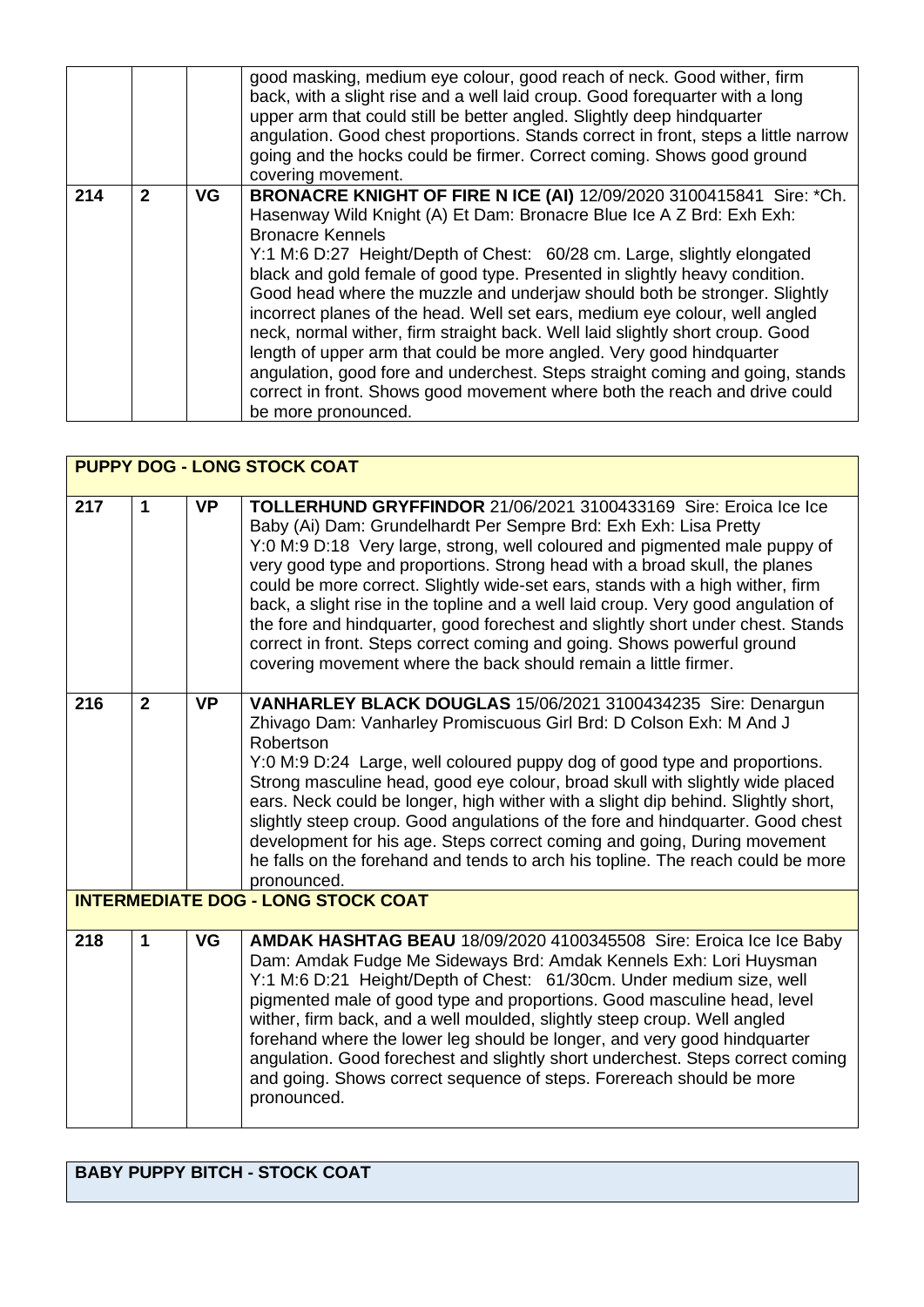| 220 | $\mathbf 1$             | <b>VP</b> | LOZANI PANAMA 26/10/2021 2100573934 Sire: Wulkano-Uno Von                                                                                                  |
|-----|-------------------------|-----------|------------------------------------------------------------------------------------------------------------------------------------------------------------|
|     |                         |           | Schnitzerteam Dam: Andacht Astrid Brd: Kennel Lozani Exh: Mr Z Petreski                                                                                    |
|     |                         |           | Y:0 M:5 D:13                                                                                                                                               |
| 222 | $\overline{2}$          | <b>VP</b> | STOBAR KONSTANCE 05/11/2021 3100441414 Sire: *Chili Della Valcuvia A                                                                                       |
|     |                         |           | Ed Dam: *Stobar Fenela Az Brd: Exh Exh: Stobar Kennels                                                                                                     |
|     |                         |           | Y:0 M:5 D:4                                                                                                                                                |
| 224 | $\overline{\mathbf{3}}$ | <b>VP</b> | WILLMAURS HARLOW HIPPIE 17/11/2021 3100440093 Sire: Willmaurs                                                                                              |
|     |                         |           | Romford Reggie Dam: Willmaurs Elly Mae Brd: Exh Exh: Mr W & Mrs M                                                                                          |
|     |                         |           | Goodwin                                                                                                                                                    |
|     |                         |           | Y:0 M:4 D:22                                                                                                                                               |
| 223 | $\overline{\mathbf{4}}$ | <b>VP</b> | CINDERHOF CERSEII 15/11/2021 2100575855 Sire: Chili Della Valcuvia                                                                                         |
|     |                         |           | Dam: Cinderhof Italiaa Brd: J Cathie Exh: J Cathie & M Groth                                                                                               |
|     |                         |           | Y:0 M:4 D:24                                                                                                                                               |
| 221 | 5                       | <b>VP</b> | GEWALT ROCKY HEIR TO TH THRONE 03/11/2021 5100128870 Sire: Chili                                                                                           |
|     |                         |           | Della Valcuvia (Imp Uk) Dam: Kaperville White Diamond Brd: Gewalt Kennels                                                                                  |
|     |                         |           | Exh: Gewalt Kennels & L Hume & J Brabham                                                                                                                   |
|     |                         |           | Y:0 M:5 D:6                                                                                                                                                |
| 226 | 6                       | <b>VP</b> | BRONACRE BELLA CIAO 29/11/2021 3100441857 Sire: Chili Della Valcuvia                                                                                       |
|     |                         |           | (Imp Uk) Dam: *Ch. Bronacre Blue Ice E.T. 'A' 'Z' Brd: Exh Exh: Bronacre                                                                                   |
|     |                         |           | Kennels                                                                                                                                                    |
|     |                         |           | Y:0 M:4 D:10                                                                                                                                               |
| 225 | $\overline{7}$          | <b>VP</b> | LEPPSDORF ON QUE 21/11/2021 5100128920 Sire: Chili Della Valcuvia                                                                                          |
|     |                         |           | (Imp Uk) Dam: *Kaperville Journey Way Az Brd: Miss Linda Hume Exh: Linda                                                                                   |
|     |                         |           | Hume                                                                                                                                                       |
|     |                         |           | Y:0 M:4 D:18                                                                                                                                               |
| 229 | 8                       | <b>VP</b> | AWATEA ZA ZA POPPETTE 03/01/2022 3100443605 Sire: Djambo Vom                                                                                               |
|     |                         |           | Fichtenschlag Dam: Awatea Bright Eyes Brd: Exh Exh: Frank Grigons                                                                                          |
|     |                         |           | Y:0 M:3 D:6                                                                                                                                                |
| 228 | 9                       | <b>VP</b> | BODECKA SINNER (AI) 02/01/2022 3100443568 Sire: Ch. Bodecka                                                                                                |
|     |                         |           |                                                                                                                                                            |
|     |                         |           | Grandslam Dam: Bodecka Mayhem Brd: Exh Exh: Jenny Joseph                                                                                                   |
|     |                         |           | Y:0 M:3 D:7                                                                                                                                                |
|     |                         |           | <b>MINOR PUPPY BITCH - STOCK COAT</b>                                                                                                                      |
|     |                         |           |                                                                                                                                                            |
| 232 | $\mathbf 1$             | <b>VP</b> | LOZANI ORIA 16/09/2021 2100571905 Sire: Wulkano-Uno Von                                                                                                    |
|     |                         |           | Schnitzerteam Dam: Zandrac Wisdom (lid) Brd: Kennel Lozani Exh: Mr Z                                                                                       |
|     |                         |           | Petreski                                                                                                                                                   |
|     |                         |           | Y:0 M:6 D:23 : Medium size, well pigmented puppy of very good type and                                                                                     |
|     |                         |           | proportions. Expressive head with good eye colour. The ears are set just a little                                                                          |
|     |                         |           | wide. Good neck, high withers, firm back, well moulded slightly steep croup.                                                                               |
|     |                         |           | Very good angulation of the fore and hindquarter. Very good chest proportions.                                                                             |
|     | $\mathbf{2}$            | <b>VP</b> | Shows very good balanced movement.                                                                                                                         |
| 234 |                         |           | ALLINKA WANDA 29/09/2021 3100438155 Sire: Chili Della Valcuvia (Imp                                                                                        |
|     |                         |           | Uk) Dam: Ica Von Der Zenteiche Td (Imp Deu) Brd: Mr A & Mrs F Henderson<br>Exh: Mr R & Mrs C Batchelor                                                     |
|     |                         |           |                                                                                                                                                            |
|     |                         |           | Y:0 M:6 D:10 Double P1 upper left. Medium size, medium strong, well<br>coloured puppy of good type and proportions. Expressive head with medium            |
|     |                         |           | eye colour and well set ears. Slightly short neck, normal wither, firm back, well                                                                          |
|     |                         |           | moulded slightly short croup. The upper arm could be longer and better                                                                                     |
|     |                         |           | angled, good length of foreleg and good hindquarter angulation. Steps slightly                                                                             |
|     |                         |           | close going, correct coming. Shows balanced movement where she lowers the                                                                                  |
|     |                         |           | wither a little.                                                                                                                                           |
| 233 | $\mathbf{3}$            | <b>VP</b> | GEWALT CASSIOPEIA 23/09/2021 5100128397 Sire: Hinterhaus Pegasus                                                                                           |
|     |                         |           | Dam: Gewalt Smokeys Creed Brd: Exh Exh: Gewalt Kennels                                                                                                     |
|     |                         |           | Y:0 M:6 D:16                                                                                                                                               |
|     |                         |           | Above medium size, medium strong, well coloured puppy of good type and                                                                                     |
|     |                         |           | proportions. Good head, with dark eyes and well set ears. Good length of neck.                                                                             |
|     |                         |           | Normal wither with a slight dip behind, firm back and a well moulded slightly<br>short croup. Good forehand where the upper arm could be longer. Very good |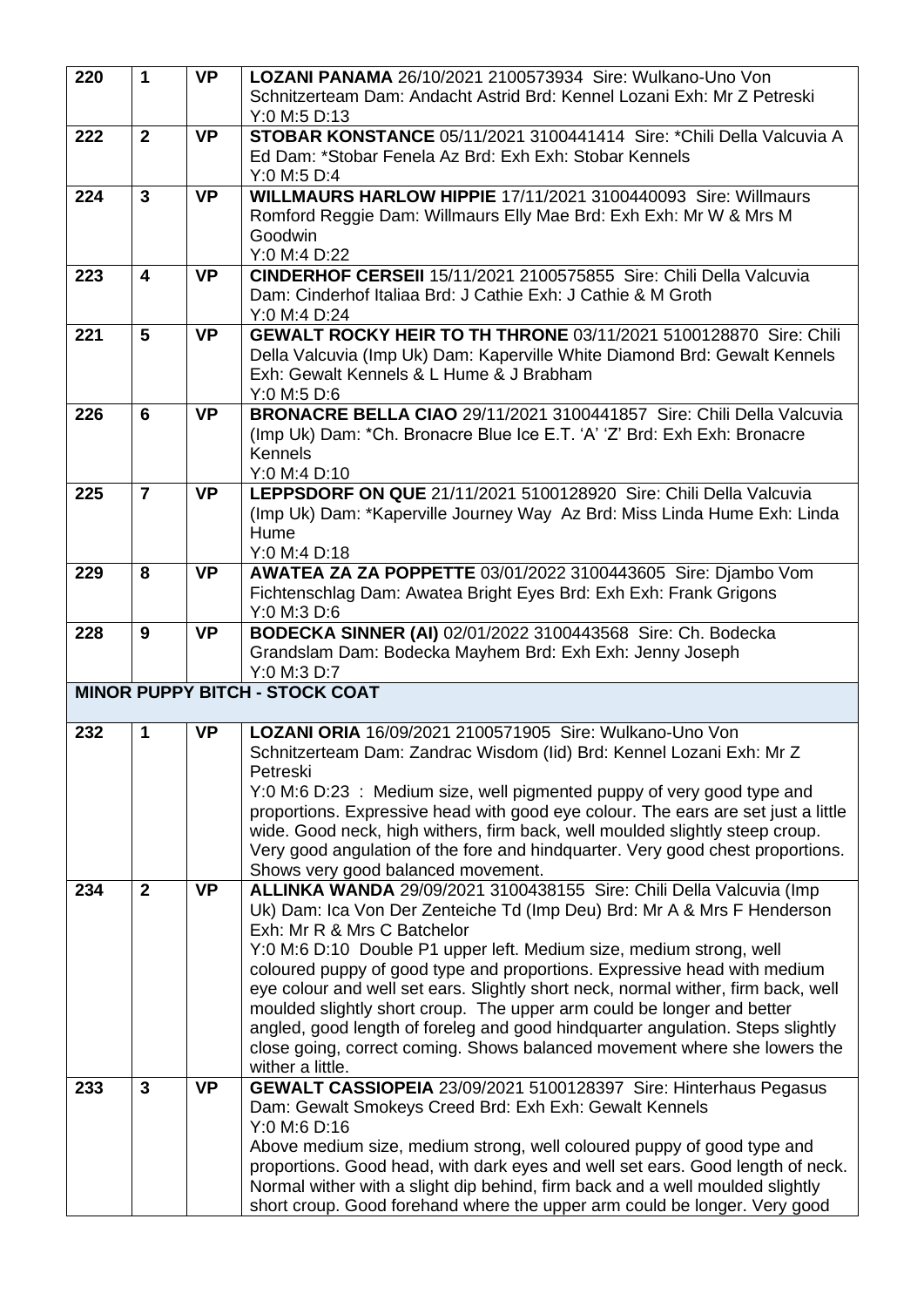|     |     | hindquarter angulation. Good chest development at this age. Steps correct<br>coming and going. The fore-reach is slightly restricted.                                                                                                                                                                                                                                                                                                                                                                                                                                                                   |
|-----|-----|---------------------------------------------------------------------------------------------------------------------------------------------------------------------------------------------------------------------------------------------------------------------------------------------------------------------------------------------------------------------------------------------------------------------------------------------------------------------------------------------------------------------------------------------------------------------------------------------------------|
| 230 | VP. | SCHAEFERHUND OLINDA 10/08/2021 3100435749 Sire: Ulle Von Tronje<br>Dam: Schaeferhund Caddie Brd: Exh Exh: Ilona Bohdal<br>Y:0 M:7 D:29 Above medium size, well coloured puppy of slightly elongated<br>proportions. Expressive head with well set ears and good eye colour. The neck<br>is held a little erect. Normal wither, firm straight back, slightly short croup. Good<br>forequarter where the upper arm could still be longer, pronounced hindquarter<br>angulation. Good chest proportions for her age. In movement the hocks should<br>be firmer. She would benefit from more ring training. |

|     | <b>PUPPY BITCH - STOCK COAT</b> |           |                                                                                                                                                                                                                                                                                                                                                                                                                                                                                                                                                                                                                                                                                                          |  |
|-----|---------------------------------|-----------|----------------------------------------------------------------------------------------------------------------------------------------------------------------------------------------------------------------------------------------------------------------------------------------------------------------------------------------------------------------------------------------------------------------------------------------------------------------------------------------------------------------------------------------------------------------------------------------------------------------------------------------------------------------------------------------------------------|--|
| 236 | $\blacktriangleleft$            | <b>VP</b> | BRONBOREO FANNY BOO 24/04/2021 6100129841 Sire: Wulkano-Uno Von<br>Schnitzerteam (Imphun) Dam: Bronboreo Vejaja Brd: Mr B Pereira And Mr R<br>Pritchard Exh: Mrs Tracey Hill<br>Y:0 M:11 D:15 A large, well coloured and pigmented female of very good type<br>and slightly stretched proportions. Strong but still feminine head with good eye<br>colour, very good strength of muzzle, and well set ears. Good reach of neck,<br>high withers, firm back and a well laid but slightly short croup. Very good<br>angulations of the fore and hindquarter, very good chest proportions. Steps<br>correct coming and going with good firmness of the joints. Shows very good<br>ground covering movement. |  |
| 237 | $\overline{2}$                  | <b>VP</b> | CINDERHOF SANSAA 12/05/2021 2100565513 Sire: Chili Della Valcuvia<br>(Imp Uk) Dam: Stobar Gambaa Brd: Miss J Cathie Exh: Mr J.G & Mrs J.A<br>Strachan<br>Y:0 M:10 D:27 Above medium size, well pigmented puppy of very good type<br>and proportions. Well formed head with dark masking, good eye colour and<br>slightly wide-set ears. Good neck which at times is held a little erect. High<br>withers, firm back, and a well-laid slightly short croup. Very good fore and<br>hindquarter angulation. Very good chest proportions. Steps a little narrow<br>going, correct coming. Shows a lovely impression in stance and very good<br>balanced movement.                                            |  |
| 238 | $\overline{3}$                  | <b>VP</b> | <b>INIFF CHICAGO FOLLY 04/06/2021 3100432755 Sire: Iniff Icebreaker Dam:</b><br>Iniff Baton Rouge Brd: Exh Exh: Jenny Orchard<br>Y:0 M:10 D:5 Douible P1 Lower Left. Above medium size, well coloured<br>puppy of good type and slightly stretched proportions. Good head, dark eyes<br>and well set ears. Slightly short neck, normal wither with a slight dip behind.<br>Firm back, slightly short and slightly steep croup. The upper arm could be<br>longer and better angled. Good hindquarter angulation. Stepping correct<br>coming and going, she should be a little firmer overall. In movement she falls a<br>little on the forehand.                                                          |  |

| <b>JUNIOR BITCH - STOCK COAT</b> |  |     |                                                                                                                                                                                                                                                                                                                                                                                                                                                                                                                                                                                                                                                                                                                                                    |  |
|----------------------------------|--|-----|----------------------------------------------------------------------------------------------------------------------------------------------------------------------------------------------------------------------------------------------------------------------------------------------------------------------------------------------------------------------------------------------------------------------------------------------------------------------------------------------------------------------------------------------------------------------------------------------------------------------------------------------------------------------------------------------------------------------------------------------------|--|
| 251                              |  | VG. | FREINHAUF PEDRAA 21/02/2021 6100128640 Sire: Chili Della Valcuvia<br>Dam: Freinhauf Havoc Brd: KR RT And CA Knuckey Exh: K & R Knuckey, J<br>Cathie And M Groth<br>Y:1 M:1 D:18 Height/Depth of Chest:59.5/27. Double P1 upper left. Large,<br>well pigmented and coloured female of very good type and proportions.<br>Expressive head with dark masking, good eye colour and well-set ears. Good<br>reach of neck, stands with a high wither, firm back, well moulded and slightly<br>short croup. Good forehand where the upper arm could still be a little more<br>angled. Very good hindquarter angulation. Very good chest proportions. Stands<br>correct in front. Steps correct coming and going. Moves with very good reach<br>and drive. |  |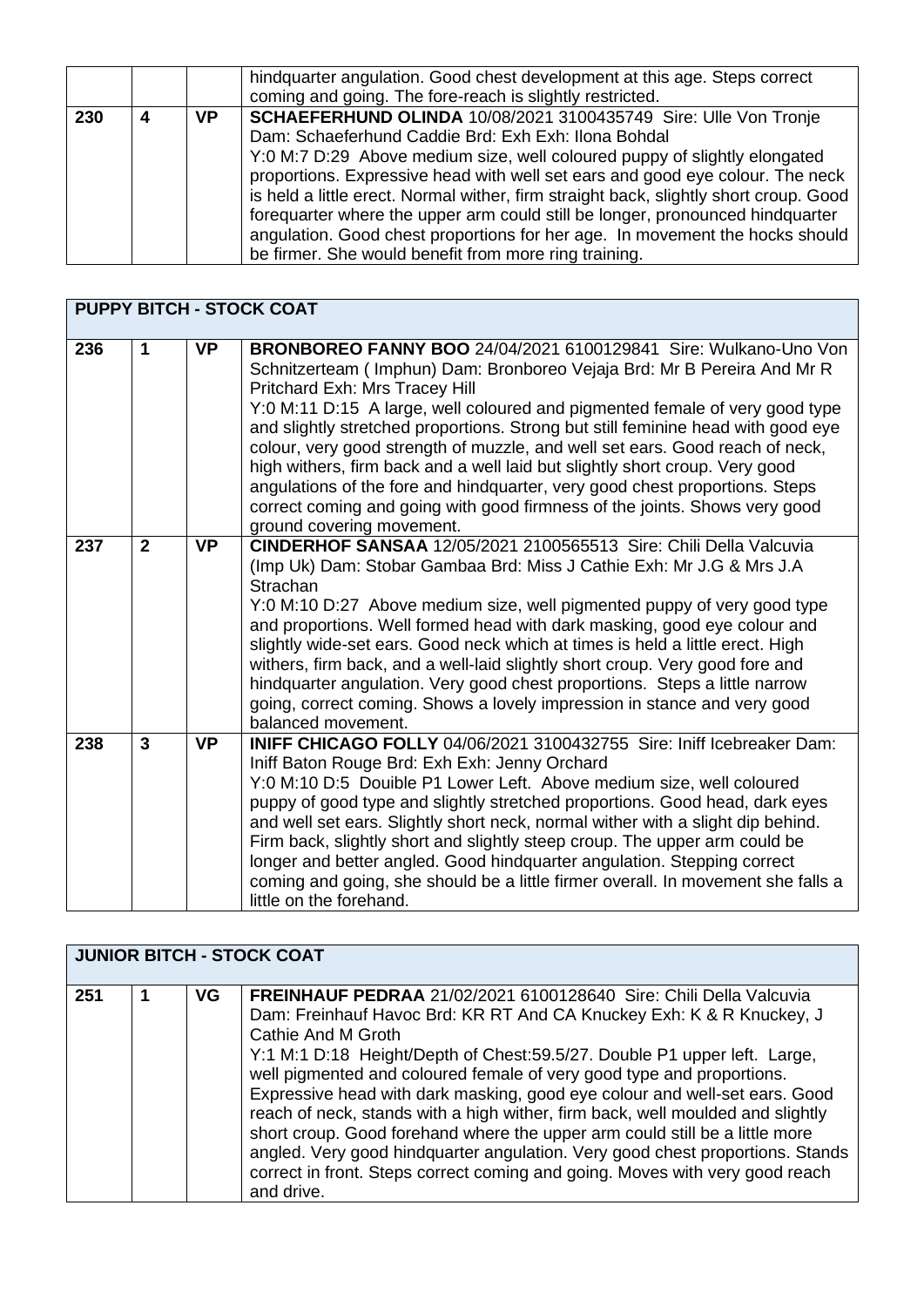| 249 | $\overline{2}$          | <b>VG</b> | LEPPSDORF OVER THE MOON 10/02/2021 5100123443 Sire: *Gewalt                                                                                             |
|-----|-------------------------|-----------|---------------------------------------------------------------------------------------------------------------------------------------------------------|
|     |                         |           | Tennessee Drummer Az Dam: *Leppsdorf Chi Chi Az Brd: Miss Linda Hume                                                                                    |
|     |                         |           | Exh: Linda Hume                                                                                                                                         |
|     |                         |           | Y:1 M:1 D:29 Height/Depth of Chest: 59.5/27. Slightly tight scissor bite. Large,                                                                        |
|     |                         |           | well coloured medium strong female of very good type and slightly stretched                                                                             |
|     |                         |           | proportions. Good head, medium eye colour. The ears are set a little broad.                                                                             |
|     |                         |           | Slightly erect neck carriage. Stands with a normal wither, firm back, and well                                                                          |
|     |                         |           | laid croup. The upper arm is of good length but could be better angled. Slightly                                                                        |
|     |                         |           | deep hindquarter angulation. Very good underchest. Steps correct coming and                                                                             |
|     |                         |           | going. Moves with very good reach and drive.                                                                                                            |
| 240 | $\overline{3}$          | <b>VG</b> | BODECKA OUT OF CONTROL AZ 11/10/2020 3100418426 Sire: *Chili Della                                                                                      |
|     |                         |           | Valcuvia Hd Normal Ed Normal Dam: *Bodecka Mayhem Az Brd: Jenny                                                                                         |
|     |                         |           | Joseph Exh: Aaron Robinson / Jenny Joseph                                                                                                               |
|     |                         |           | Y:1 M:5 D:28 Height/Depth of Chest: 61.5/30. Close scissor bite. Standing on                                                                            |
|     |                         |           | the limit of size, well pigmented strong female of very good type and                                                                                   |
|     |                         |           | proportions. Broad head, dark eyes, very good strength of the muzzle. Well set                                                                          |
|     |                         |           | ears, good reach of neck, high withers, firm back, well moulded slightly steep                                                                          |
|     |                         |           | croup. Very good forehand and slightly deep hindquarter angulation. Slightly                                                                            |
|     |                         |           | deep chest proportions. Stepping correct coming and going. The hocks should                                                                             |
|     |                         |           | be firmer. Shows powerful movement with strong hindquarter drive.                                                                                       |
| 253 | $\overline{\mathbf{4}}$ | <b>VG</b> | BRONBOREO GINGER MEG 07/03/2021 6100129797 Sire: Wulkano-Uno                                                                                            |
|     |                         |           | Von Schnitzerteam (Imp Hun) Dam: Bronboreo Ginger Nina Brd: Mr B J                                                                                      |
|     |                         |           | Pereira & Mr R Pritchard Exh: Shebelle Kennels                                                                                                          |
|     |                         |           | Y:1 M:1 D:2 Height/Depth of Chest: 59.5/27.5. Large, medium strong sable                                                                                |
|     |                         |           | female of very good type and slightly stretched proportions. Presented a little                                                                         |
|     |                         |           | out of coat. Good head where the stop could be more pronounced. Dark eyes                                                                               |
|     |                         |           | and well set ears. Good length of neck, high withers, firm back, well laid croup.                                                                       |
|     |                         |           | Very good forehand and slightly deep hindquarter angulation. Good fore and                                                                              |
|     |                         |           | very good underchest. The pasterns could be a little firmer. Steps slightly                                                                             |
|     |                         |           | narrow going and correct coming where the elbows should be tighter. Very                                                                                |
|     |                         |           | good ground covering movement.                                                                                                                          |
| 244 | 5                       | <b>VG</b> | <b>GEWALT ARAMIS AZ 15/12/2020 5100121717 Sire: Salvatore V Grafenwald</b>                                                                              |
|     |                         |           | (Imp Ger) Dam: Hinterhaus Persephone Brd: Exh Exh: Gewalt Kennels                                                                                       |
|     |                         |           | Y:1 M:3 D:24 Height/Depth of Chest: 60/28. Slightly tight scissor bite. Large,                                                                          |
|     |                         |           | medium strong, well coloured bitch of good type and proportions. Expressive                                                                             |
|     |                         |           | feminine head, medium eye colour, well set ears. Good length of neck, high                                                                              |
|     |                         |           | withers, firm back, well moulded slightly steep croup. The upper arm is of good                                                                         |
|     |                         |           | length but should be better angled. Pronounced hindquarter angulation. Long<br>lower thigh. The chest has not reached final development. Steps slightly |
|     |                         |           | narrow going, slightly wide coming. The tail is carried in a hook. Moves with                                                                           |
|     |                         |           | good reach and drive.                                                                                                                                   |
| 245 | 6                       | VG        | <b>WILLMAURS GIDJET GIRL 30/12/2020 3100422193 Sire: Willmaurs</b>                                                                                      |
|     |                         |           | Romford Reggie Dam: Stobar Carlotte Brd: Exh Exh: Mr W & Mrs M Goodwin                                                                                  |
|     |                         |           | Y:1 M:3 D:9 Height/Depth of Chest: 57.5/28.5. Medium size, medium strong                                                                                |
|     |                         |           | well pigmented female of very good type and proportions. Expressive head                                                                                |
|     |                         |           | with dark eyes and well set ears. Good reach of neck, normal wither, firm back,                                                                         |
|     |                         |           | slightly short, slightly steep croup. Very good angulation of the fore and                                                                              |
|     |                         |           | hindquarter. Very good chest proportions. Steps correct going, slightly narrow                                                                          |
|     |                         |           | coming. Shows balanced movement with good reach and drive.                                                                                              |
| 246 | $\overline{7}$          | VG        | AWATEA VEEREE INTERESTING 10/01/2021 3100425783 Sire: Dingo Di                                                                                          |
|     |                         |           | Casa Mary Dam: Ch Troumdorf Gimme A Kiss Brd: Exh Exh: Frank Grigons                                                                                    |
|     |                         |           | Y:1 M:2 D:29 Height/Depth of Chest: 59/29. Large, well proportioned female                                                                              |
|     |                         |           | with good bone strength. Expressive feminine head, good eye colour and well                                                                             |
|     |                         |           | set ears. Good reach of neck, stands with a level wither and a slight rise in the                                                                       |
|     |                         |           | backline. Well moulded croup. Good fore and slightly deep hindquarter                                                                                   |
|     |                         |           | angulation. Good chest proportions. Steps correct coming and going where the                                                                            |
|     |                         |           | hocks could be a little firmer. Shows good ground coverage where she falls a                                                                            |
|     |                         |           | little on the forehand.                                                                                                                                 |
|     |                         |           |                                                                                                                                                         |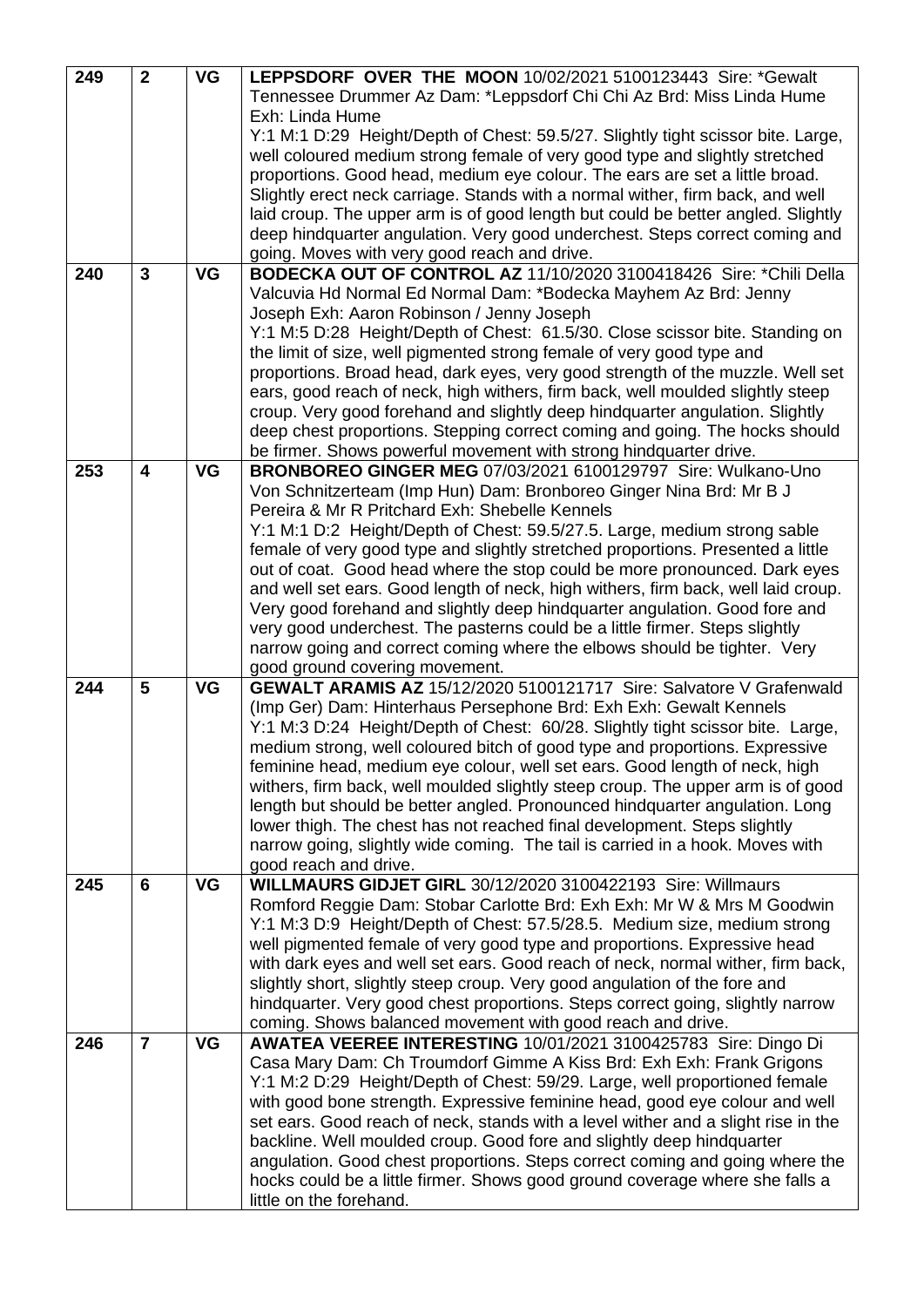| 254<br>8 |    | <b>VG</b> | <b>BRONBOREO UNA 01/04/2021 6100129799 Sire: Wulkano-Uno Von</b>                     |
|----------|----|-----------|--------------------------------------------------------------------------------------|
|          |    |           | Schnitzerteam Dam: Seigen Hayos Asha Brd: Kennel Lozani Exh: Mr Z                    |
|          |    |           | Petreski                                                                             |
|          |    |           | Y:1 M:0 D:8 Height/Depth of Chest: 58/26.5. Above medium size, medium                |
|          |    |           | strong well coloured female of good type and proportions. Feminine head with         |
|          |    |           | medium eye colour and well set ears. Slightly short neck. Stands with a level        |
|          |    |           | wither, with a slight dip behind, firm back and a well laid slightly short croup.    |
|          |    |           | Well angled forehand where the upper arm could be longer, and very good              |
|          |    |           | hindquarter angulation. Good fore and very good underchest. Steps correct            |
|          |    |           | coming and going with good firmness of the joints. Shows balanced movement           |
|          |    |           | where the fore-reach could be more expansive.                                        |
| 9<br>247 |    | VG        | BRONACRE SCORCHED CHILIPOP 23/01/2021 3100425405 Sire: Chili                         |
|          |    |           |                                                                                      |
|          |    |           | Della Valcuvia (Imp Uk) Dam: Bronacre Salted Popcorn E.T. Brd: Exh Exh:              |
|          |    |           | <b>Bronacre Kennels</b>                                                              |
|          |    |           | Y:1 M:2 D:16 Height/Depth of Chest: 57/27.5. Medium size, medium strong,             |
|          |    |           | well pigmented female of good type and proportions. Expressive feminine head         |
|          |    |           | with good eye colour and well set ears. The neck is held a little upright in         |
|          |    |           | stance. Normal wither, firm back, slightly short slightly steep croup. Well angled   |
|          |    |           | forehand where the upper arm could still be longer. Very good hindquarter            |
|          |    |           | angulation. Good length of underchest. Steps a little narrow both going and          |
|          |    |           | coming with good firmness of the joints. Shows balanced movement where the           |
|          |    |           | forereach could be more pronounced.                                                  |
| 248      | 10 | <b>VG</b> | BODECKA QUIZ (AI) AZ 29/01/2021 3100423771 Sire: Ch. Bodecka                         |
|          |    |           | Grandslam Dam: Bodecka Mystique Brd: Exh Exh: Jenny Joseph                           |
|          |    |           | Y:1 M:2 D:10 Height/Depth of Chest: 61/28.5. Very large, well pigmented              |
|          |    |           | female of good type and slightly stretched proportions. Good strength of the         |
|          |    |           | head. Medium eye colour, dark masking and well set ears. The neck is at times        |
|          |    |           | held a little erect. Stands with a level wither. Firm back with a slight rise in the |
|          |    |           | top line. Slightly short slightly steep croup. The shoulder is a little foreward     |
|          |    |           | placed and the upper arm should be longer. Good hindquarter angulation.              |
|          |    |           | Good length of underchest. Steps correct going and slightly wide coming. The         |
|          |    |           | elbows should be tighter. Good movement with slight restriction in the               |
|          |    |           | forehand reach.                                                                      |
| 242      | 11 | VG        | GEWALT SWEDISH INNUENDO AZ 13/11/2020 5100121713 Sire: Gewalt                        |
|          |    |           | Tennessee Drummer (Ai) Dam: Olexius Vera Brd: Gewalt Kennels Exh: Gewalt             |
|          |    |           | Kennels & S Thorp                                                                    |
|          |    |           | Y:1 M:4 D:26 Height/Depth of Chest: 60/27. Large, well coloured medium               |
|          |    |           | strong female of good type and slightly stretched proportions. Good head             |
|          |    |           | where ideally the muzzle could be slightly deeper. Good eye colour and               |
|          |    |           | slightly wide set ears. The neck is held a little erect in stance. Normal wither,    |
|          |    |           | firm straight back and a well laid, slightly short croup. The upper arm is of good   |
|          |    |           | length but should be better angled. Slightly deep hindquarter angulation. Steps      |
|          |    |           | correct going, slightly wide coming where the elbows should be tighter. Shows        |
|          |    |           | good movement with slightly restricted forehand reach.                               |

| <b>INTERMEDIATE BITCH - STOCK COAT</b> |             |     |                                                                                                                                                                                                                                                                                                                                                                                                                                                                                                                                                                                                                                                                                           |
|----------------------------------------|-------------|-----|-------------------------------------------------------------------------------------------------------------------------------------------------------------------------------------------------------------------------------------------------------------------------------------------------------------------------------------------------------------------------------------------------------------------------------------------------------------------------------------------------------------------------------------------------------------------------------------------------------------------------------------------------------------------------------------------|
| 259                                    |             | VG. | <b>CINDERHOF ROMAA 05/10/2020 2100549974 Sire: Chili Della Valcuvia</b><br>Dam: Vanland Ava Brd: Miss J Cathie Exh: Jo Cathie<br>Y:1 M:6 D:4 Height/Depth of Chest: 59.5/27.5. A large, well pigmented<br>medium strong female of very pleasing type and proportions. Well formed head<br>with good masking, dark eyes and well set ears. Well angled neck which could<br>be slightly longer. High withers, firm back and a well laid croup. Good fore and<br>very good hindquarter angulation. Good chest proportions. Stands correct in<br>front, steps a little close going, correct coming, with good firmness of the joints.<br>Shows very good, expansive ground covering movement. |
| 258                                    | $\mathbf 2$ | VG. | *FREINHAUF NIGELLA AZ 25/09/2020 6100125436 Sire: Chili Della Valcuvia<br>(Imp Ity) Dam: Freinhauf Elle Mcpherson Brd: KR, RT & CA Knuckey,                                                                                                                                                                                                                                                                                                                                                                                                                                                                                                                                               |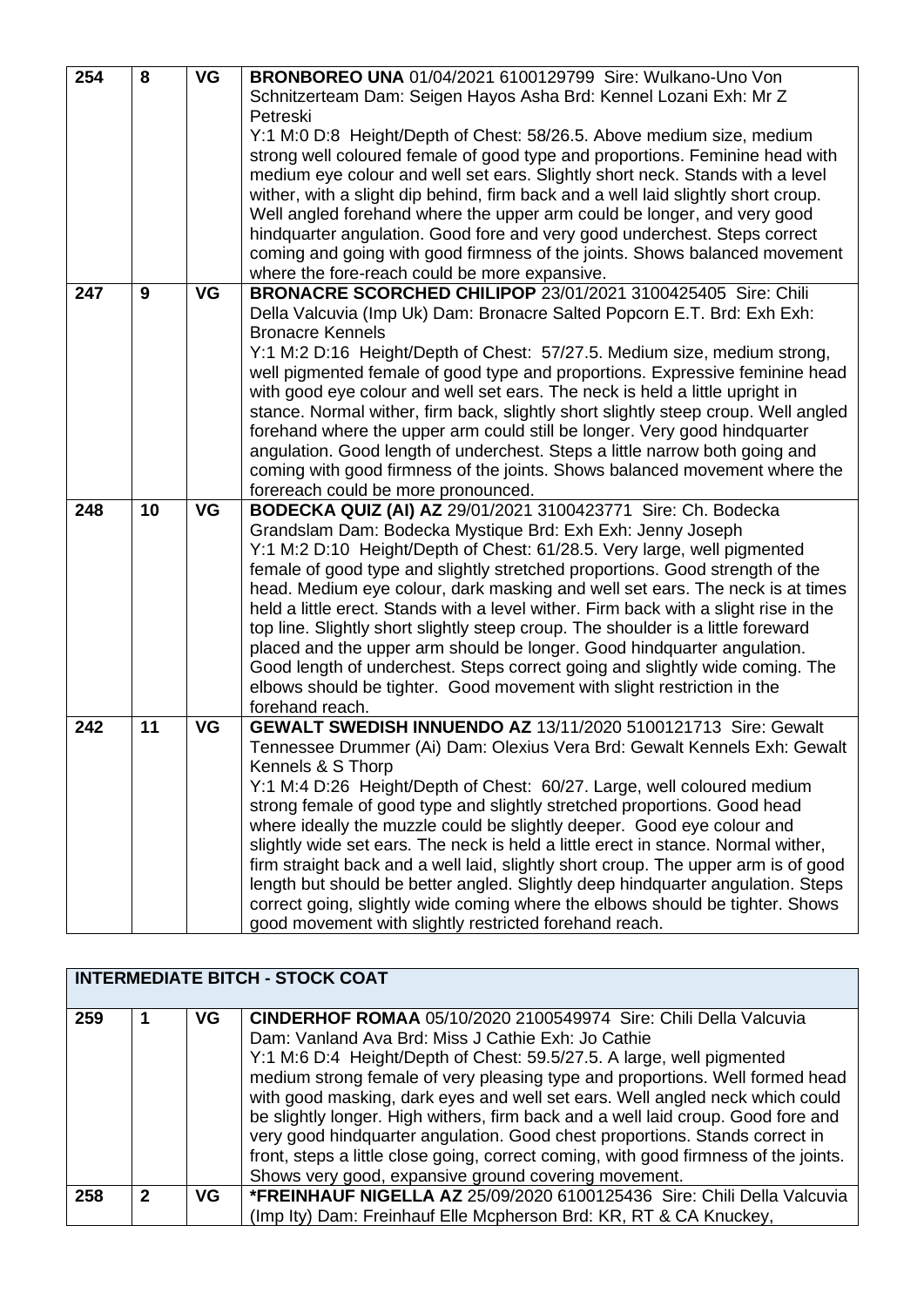|     |                |           | Freinhauf Kennels Exh: Mrs Tracey Hill, Mr KR & Mrs RT Knuckey, Mr BJ<br>Pereira and Mr R Pritchard<br>Y:1 M:6 D:14 Height/Depth of Chest: 61/28.5. Very large, strong, well coloured<br>female of very good type and slightly stretched proportions. Good head with<br>good masking, dark eyes and well set ears. Well angled neck, high withers,<br>firm back, well laid croup. Very good fore and hindquarter angulation. Good<br>chest proportions. Steps slightly narrow going and coming with good firmness<br>of the joints. Shows powerful movement with good drive. The reach could be<br>still a little freer.                                                                                                                                                                                                                |
|-----|----------------|-----------|-----------------------------------------------------------------------------------------------------------------------------------------------------------------------------------------------------------------------------------------------------------------------------------------------------------------------------------------------------------------------------------------------------------------------------------------------------------------------------------------------------------------------------------------------------------------------------------------------------------------------------------------------------------------------------------------------------------------------------------------------------------------------------------------------------------------------------------------|
| 257 | $\overline{3}$ | <b>VG</b> | CH. BRONACRE INDIAN SUMMER KNIGHT (AI) AZ 12/09/2020 3100415837<br>Sire: Ch. Hasenway Wild Knight Et Dam: Bronace Blue Ice Brd: Bronacre<br>Kennels Exh: Mrs E Neale & Miss V Mcginty & Mr P Neale<br>Y:1 M:6 D:27 Height/Depth of Chest: 57.5/26.5. Medium size, medium strong,<br>well pigmented feminine bitch of good type and proportions. Expressive head<br>with dark eyes and well set ears. Slightly short neck. Stands with a good wither<br>with a slight dip behind, firm straight back, slightly short slightly steep croup.<br>The upper arm could be longer and better angled. Very good hindquarter<br>angulation. Good chest proportions. Steps correct coming and going. Shows<br>balanced movement which could be more expansive.                                                                                    |
| 256 | 4              | <b>VG</b> | *LEILAHUND COTTON CANDY SKIES AZ 29/04/2020 3100408604 Sire: Ch.<br>Schaeferhund Xesko Dam: Ch. Blakngold Crowd Goes Wild Rn. Et. Brd: Exh<br>Exh: H Stocks<br>Y:1 M:11 D:10 Height/Depth of Chest: 59/26. Large, black and gold female of<br>good type and slightly stretched proportions. Good head where the stop should<br>be more pronounced and the muzzle a little stronger. Medium eye colour. Well<br>set ears. Slightly short neck. Stands with a high wither, firm back, slightly short<br>slightly steep croup. The shoulder is a little steep and the upper arm should be<br>longer. Very good hindquarter angulation. Good length of leg and good<br>underchest. Stands correct in front. Steps slightly narrow going and correct<br>coming. Moves with a level topline where the forereach should be more<br>pronounced. |

|     |                                     |           | <b>BABY PUPPY DOG - STOCK COAT</b>                                                                                                                                                                                                                                                                                                                                                                                                                                                                                                                                                                                                                                               |  |
|-----|-------------------------------------|-----------|----------------------------------------------------------------------------------------------------------------------------------------------------------------------------------------------------------------------------------------------------------------------------------------------------------------------------------------------------------------------------------------------------------------------------------------------------------------------------------------------------------------------------------------------------------------------------------------------------------------------------------------------------------------------------------|--|
| 261 | 1                                   | <b>VP</b> | CINDERHOF COBRAA 15/11/2021 2100575852 Sire: *Chili Della Valcuvia A<br>Z Dam: *Cinderhof Italia A Z Brd: Jo Cathie Exh: Ray Turner<br>Y:0 M:4 D:24                                                                                                                                                                                                                                                                                                                                                                                                                                                                                                                              |  |
| 260 | $\overline{2}$                      | <b>VP</b> | BLUEMAX NUTCRACKER JACK (AI) 10/10/2021 4100364004 Sire: Dingo Di<br>Casa Mary Dam: Bluemax Salted Peanut Brd: Ms A Brinkworth Exh: Bronacre<br><b>Kennels</b><br>Y:0 M:5 D:29                                                                                                                                                                                                                                                                                                                                                                                                                                                                                                   |  |
| 262 | $\overline{3}$                      | <b>VP</b> | <b>BRONACRE THE PROFESSOR 29/11/2021 3100441854 Sire: *Chili Della</b><br>Valcuvia (Imp Uk) 'A' Ed Dam: * Ch. Bronacre Blue Ice Et. 'A' 'Z' Brd: Bronacre<br>Kennels Exh: C Haugh & R Latimer<br>Y:0 M:4 D:10                                                                                                                                                                                                                                                                                                                                                                                                                                                                    |  |
|     | <b>MINOR PUPPY DOG - STOCK COAT</b> |           |                                                                                                                                                                                                                                                                                                                                                                                                                                                                                                                                                                                                                                                                                  |  |
| 263 | 1                                   | <b>VP</b> | <b>DERHARV DANGEROUS MAN 10/09/2021 3100437425 Sire: Obama Du</b><br>Montgison (Imp Deu) Dam: Derhary Pure Blonde Brd: Exh Exh: Mrs Hannah<br>Kelly<br>Y:0 M:6 D:29 Medium Size, medium strong, well pigmented puppy of pleasing<br>type and proportions. Well formed head with good strength of muzzle. Medium<br>eye colour and well set ears. Standing at this stage with a level wither, firm<br>back, well moulded slightly steep croup. Good forequarter where the upper arm<br>and the foreleg could still be a little longer. Very good hind angulation. Steps<br>correct coming and going. In movement tends to lower the wither a little and<br>shows a balanced gait. |  |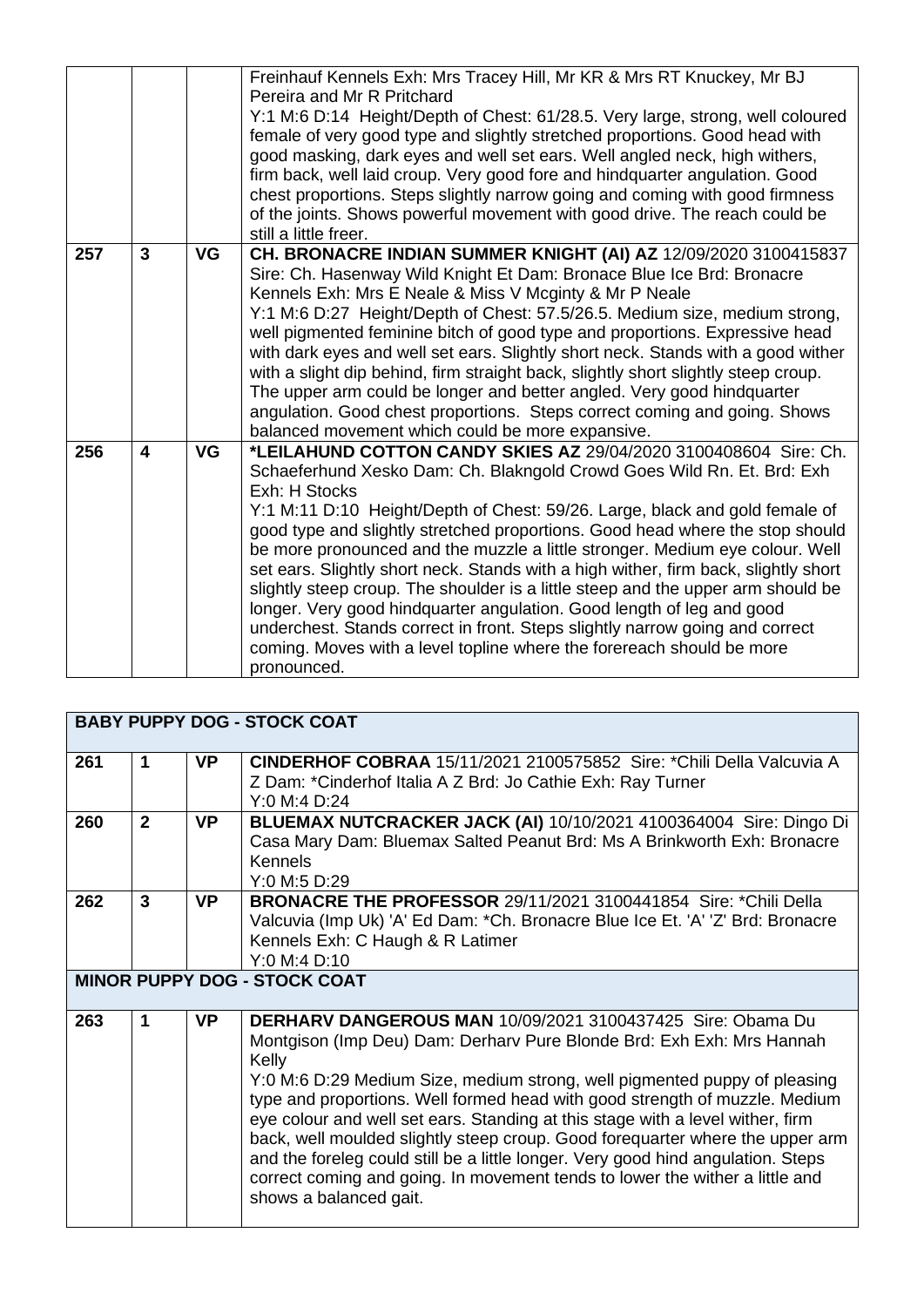|     | <b>JUNIOR DOG - STOCK COAT</b> |           |                                                                                                                                                                                                                                                                                                                                                                                                                                                                                                                                                                                                                                                                                                                                                                                |  |  |
|-----|--------------------------------|-----------|--------------------------------------------------------------------------------------------------------------------------------------------------------------------------------------------------------------------------------------------------------------------------------------------------------------------------------------------------------------------------------------------------------------------------------------------------------------------------------------------------------------------------------------------------------------------------------------------------------------------------------------------------------------------------------------------------------------------------------------------------------------------------------|--|--|
| 265 | 1                              | <b>VG</b> | BRONACRE JALAPENO CHILIPOP 23/01/2021 3100425404 Sire: Chili Della<br>Valcuvia (Imp Uk) Dam: Bronace Salted Popcorn Et Brd: Bronacre Kennels<br>Exh: Sharon Cowie, James Cowie<br>Y:1 M:2 D:16 Height/Depth of Chest: 65/30. Slightly close scissor bite. Large,<br>well pigmented dog of pleasing type and proportions. Masculine head with<br>strong masking, a slight Roman nose, good eye colour and well set ears.<br>Strong neck, high withers, firm straight back, slightly steep croup. Very good<br>angulation of both the fore and the hindquarter. Good length of leg and good<br>chest proportions. Steps correct coming and going. Moves with good<br>sequence of steps which at times was a little erratic.                                                      |  |  |
| 266 | $\overline{2}$                 | <b>VG</b> | <b>FREINHAUF PREDAATOR A Z 21/02/2021 6100128636 Sire: *Chili Della</b><br>Valcuvia A Z Dam: *Freinhauf Havoc A Z Brd: K, R & C Knuckey Exh: K&R<br>Knuckey, J Cathie & K Zimmerle<br>Y:1 M:1 D:18 Height/Depth of Chest: 63/29. Medium size, strong, well<br>pigmented male of very good type and somewhat stretched proportions. Strong<br>masculine head with good masking, dark eyes and well set ears. Well angled<br>neck, stands with a level wither, firm straight back, and a well laid slightly short<br>croup. Good forequarter where the upper arm could be a little longer. Very<br>good hindquarter angulation. Good fore and underchest. Steps correct going,<br>slightly wide coming. Moves with good reach and drive.<br><b>INTERMEDIATE DOG - STOCK COAT</b> |  |  |
|     |                                |           |                                                                                                                                                                                                                                                                                                                                                                                                                                                                                                                                                                                                                                                                                                                                                                                |  |  |
| 267 | 1                              | <b>VG</b> | <b>CINDERHOF RAFFAA 05/10/2020 2100549970 Sire: Chili Della Valcuvia</b><br>Dam: Vanland Ava Brd: Miss J Cathie Exh: Mr John P Hugo<br>Y:1 M:6 D:4 Height/Depth of Chest: 64/30. Above medium size very well<br>pigmented masculine dog of very good type and proportions. Strong head with<br>dark masking, slightly incorrect planes, good eye colour and well set ears.<br>Good length of neck, high withers, firm back, well laid slightly short croup. Very<br>good angulation of both fore and hindquarter. Very good chest proportions.<br>Good length of fore leg. Steps correct coming and going and shows very good<br>ground covering movement. A dog of excellent type, with unfortunately no<br>competition in his class today.                                   |  |  |

#### **GSDCV SBE – OPEN CLASSES – SUNDAY - CRITIQUES**

|     | <b>OPEN BITCH - LONG STOCK COAT</b> |                                               |                                                                                                                                                                                                                                                                                                                                                                                                                                                                                                                                                                                                                                                                                                                                                                                                                                                                                                                                                                                                                                                                             |  |
|-----|-------------------------------------|-----------------------------------------------|-----------------------------------------------------------------------------------------------------------------------------------------------------------------------------------------------------------------------------------------------------------------------------------------------------------------------------------------------------------------------------------------------------------------------------------------------------------------------------------------------------------------------------------------------------------------------------------------------------------------------------------------------------------------------------------------------------------------------------------------------------------------------------------------------------------------------------------------------------------------------------------------------------------------------------------------------------------------------------------------------------------------------------------------------------------------------------|--|
| 270 |                                     | <b>EXC</b><br><b>MERIT</b><br><b>SIEGERIN</b> | *LORDAVO ROYAL SYMPHONY AZ 16/11/2017 3100366330 Sire: Ch<br>Jayshell Glasgow (Az) Bscii Dam: Ch Zandrac Duchess Satine Kryze<br>Brd: Exh Exh: David & Lorelle Organ<br>No linebreeding<br>Progeny registered - 4, presented at show $-0$<br>Y:4 M:4 D:23 Height/Depth of Chest: 59.5/28.5. A large, substantial,<br>medium strong black and gold female of very good overall type and<br>pleasing proportions. Very alert feminine expression, good eye colour<br>and well set ears. Good strength of upper and lower jaw, well angled<br>neck, stands with high withers, firm backline, and a well laid just slightly<br>short croup. Very good angulation of both the fore and hindquarter. Very<br>good chest proportions. Steps correct going and slightly wide coming with<br>firm hocks and elbows. Gaiting on lead shows very powerful expansive<br>movement with very good reach and drive. Off lead gaiting shows very<br>good sequence of steps maintaining her topline. An exhuberant<br>performance which could have been a little better controlled. Gunsure. |  |
|     |                                     |                                               |                                                                                                                                                                                                                                                                                                                                                                                                                                                                                                                                                                                                                                                                                                                                                                                                                                                                                                                                                                                                                                                                             |  |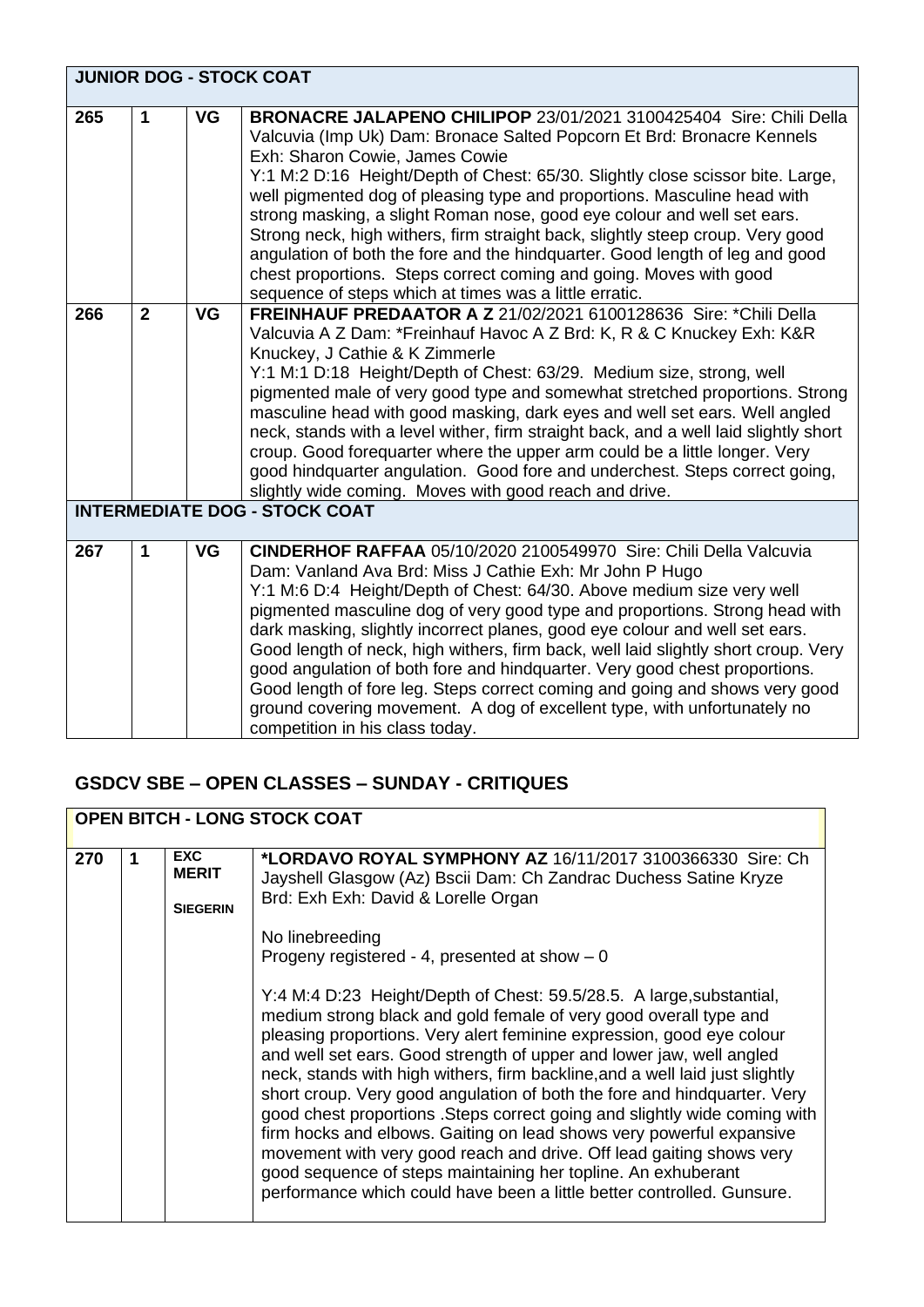|     |                         |                            | The 2021 Siegerin has had one litter but no progeny were presented. I<br>look forward to seeing quality offspring from her future breeding. A bitch<br>of absolutely impressive type, who demonstrates dynamic movement at<br>all speeds, with an exuberant and confident character. I have no<br>hesitation in awarding her LSC Siegerin 2022.                                                                                                                                                                                                                                                                                                                                                                                                                                                                                                                                                                                                                  |
|-----|-------------------------|----------------------------|------------------------------------------------------------------------------------------------------------------------------------------------------------------------------------------------------------------------------------------------------------------------------------------------------------------------------------------------------------------------------------------------------------------------------------------------------------------------------------------------------------------------------------------------------------------------------------------------------------------------------------------------------------------------------------------------------------------------------------------------------------------------------------------------------------------------------------------------------------------------------------------------------------------------------------------------------------------|
| 268 | $\overline{2}$          | EXC <sub>1</sub>           | *CH MAADRICA ANYA AZ CCD RN TD ET 18/08/2017 3100362767<br>Sire: Conbhairean Karlos Dam: Schaeferhund Nelke Brd: Ms H Walter &<br>Mr J Schulz Exh: Mrs D & Mr R Cameron                                                                                                                                                                                                                                                                                                                                                                                                                                                                                                                                                                                                                                                                                                                                                                                          |
|     |                         |                            | Linebreeding: Nil<br>Progeny registered - 8, presented at show $-0$                                                                                                                                                                                                                                                                                                                                                                                                                                                                                                                                                                                                                                                                                                                                                                                                                                                                                              |
|     |                         |                            | Y:4 M:7 D:21 Height/Depth of Chest: 60/28.5 A large, well coloured<br>substantial female of very good overall type and slightly stretched<br>proportions. Expressive feminine head with good eye colour and well set<br>ears. Well angled neck which could still be longer. Stands with a normal<br>wither, firm back with a slight rise in the topline. Well laid slightly short<br>croup marred by a high set tail. Very good angulation of both the fore and<br>hind quarter. Very good chest development. Steps correct coming and<br>going with good firmness of the joints. Gaiting on lead shows powerful<br>ground covering movement. Off lead gaiting showed similar movement,<br>maintaining her outline with very good control. Gunsure.                                                                                                                                                                                                              |
|     |                         |                            | This female has also had one litter but none were presented at this<br>exhibition.                                                                                                                                                                                                                                                                                                                                                                                                                                                                                                                                                                                                                                                                                                                                                                                                                                                                               |
| 273 | $\mathbf{3}$            | <b>EXC</b><br>$\mathbf{2}$ | *STOBAR HEIDEE AZ 24/07/2019 3100395501 Sire: Conbhairean<br>Freddie Dam: Vanland Ava Brd: Stobar Exh: Gurpreet Singh                                                                                                                                                                                                                                                                                                                                                                                                                                                                                                                                                                                                                                                                                                                                                                                                                                            |
|     |                         |                            | Linebreeding: Lafer/Larus Batu (5,5-4)<br>Progeny registered - 6, presented at show $-0$                                                                                                                                                                                                                                                                                                                                                                                                                                                                                                                                                                                                                                                                                                                                                                                                                                                                         |
| 269 | $\overline{\mathbf{4}}$ | <b>EXC</b>                 | Y:2 M:8 D:15 Height/Depth of Chest: 59.5/28.5 Double P1 Upper left. A<br>large, medium strong, well proportioned female of very good type,<br>presented in slightly heavy condition. Very good expression, dark<br>masking, medium eye colour and well set ears. The underjaw could still<br>be slightly stronger. Well angled slightly short neck. Stands with a normal<br>wither, slight dip behind, firm back and slightly short croup. Good<br>forequarter where the upper arm and foreleg could both be slightly<br>longer. Very good hind angulation. Good chest proportions. Steps slightly<br>narrow going, correct coming, where the elbows could be tighter. Gaiting<br>on lead shows good balanced movement with slight restriction in the<br>forehand reach. Gaiting off lead showed balanced movement where she<br>tends to fall a little on the forehand. Control was good. Gunsure<br>*JARVINIA CHIQUITITA AZ 10/11/2017 3100365584 Sire: Bodecka |
|     |                         | 3                          | Casanova Dam: Stobar Yalina Brd: Exh Exh: Narelle Cullen                                                                                                                                                                                                                                                                                                                                                                                                                                                                                                                                                                                                                                                                                                                                                                                                                                                                                                         |
|     |                         |                            | No linebreeding<br>Progeny registered - 4, presented at show $-0$                                                                                                                                                                                                                                                                                                                                                                                                                                                                                                                                                                                                                                                                                                                                                                                                                                                                                                |
|     |                         |                            | Y:4 M:4 D:29 Height/Depth of Chest: 60/28 Double P1 Upper Right. A<br>large, substantial black and gold female of good type and slightly<br>stretched proportions, presented in slightly heavy condition. She has an<br>expressive head with good eye colour. The ears are set slightly close.<br>The neck could be a little longer and is held slightly erect. Stands with a<br>high wither, firm straight back, slightly short slightly steep croup. Well<br>angled forequarter and slightly deep hind angulation. Steps slightly<br>narrow going, correct coming. Good firmness of the hocks. The elbows<br>could be a little tighter. Gaiting on lead shows balanced movement which                                                                                                                                                                                                                                                                          |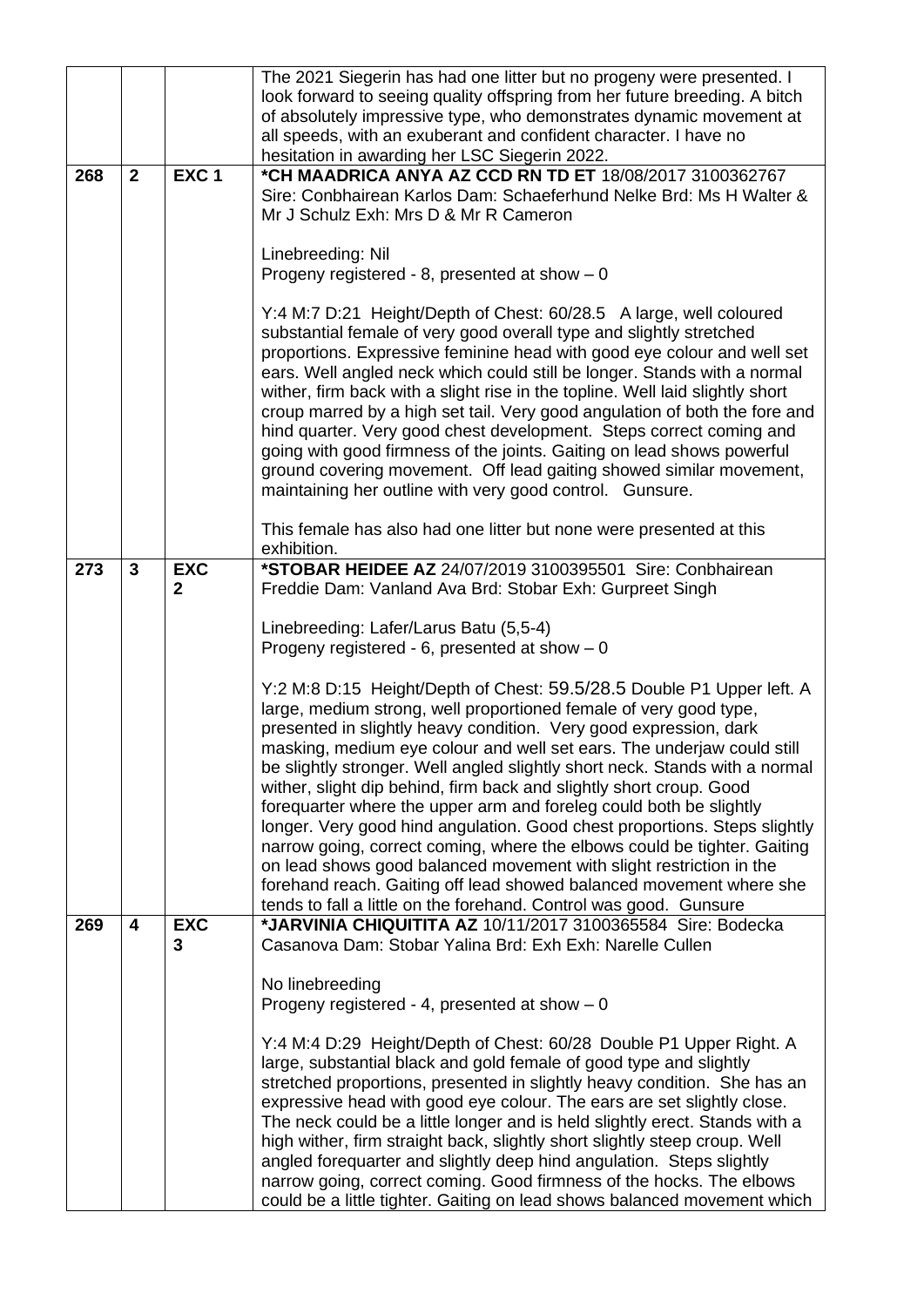|     |              |            | could be more enthusiastic. Off lead gaiting showed good sequence of<br>steps, control could have been a little better. Gunsure                                                                                                                                                                                                                                                                                                                                                                                                                                                                                                                                                                                                                                                                                                             |
|-----|--------------|------------|---------------------------------------------------------------------------------------------------------------------------------------------------------------------------------------------------------------------------------------------------------------------------------------------------------------------------------------------------------------------------------------------------------------------------------------------------------------------------------------------------------------------------------------------------------------------------------------------------------------------------------------------------------------------------------------------------------------------------------------------------------------------------------------------------------------------------------------------|
|     |              |            | <b>OPEN DOG - LONG STOCK COAT</b>                                                                                                                                                                                                                                                                                                                                                                                                                                                                                                                                                                                                                                                                                                                                                                                                           |
| 279 | $\mathbf 1$  | <b>EXC</b> | *DERHARV THE FORCE IS STRONG AZ 03/06/2018 3100377800 Sire:<br>Karabach Night Force Az Dam: Kanjelese High Priestess Az Brd: Ms<br>Hannah Kelly Exh: Ms M Rovetto                                                                                                                                                                                                                                                                                                                                                                                                                                                                                                                                                                                                                                                                           |
|     |              |            | Linebreeding: Quenn Loher Weg (4-4)<br>Progeny registered - 0                                                                                                                                                                                                                                                                                                                                                                                                                                                                                                                                                                                                                                                                                                                                                                               |
|     |              |            | Y:3 M:10 D:6 Height/Depth of Chest: 63/28. A medium size, just medium<br>strong male of very good overall type and proportions. He could still be a<br>little stronger and more masculine overall. Expressive head that could be<br>a little broader, with dark masking, medium eye colour and slightly wide-<br>set rather small ears. Well angled neck, normal wither, firm back and a<br>well laid croup that could be slightly longer. Good fore and very good hind<br>angulation. Good forechest and slightly short underchest. Steps slightly<br>cow-hocked going, and correct coming. Gaiting on lead shows very good<br>balanced ground covering movement. Off lead gaiting he maintains his<br>outline, with very good handler control. Gunsure.                                                                                   |
|     |              |            | A well-proportioned male who was the deserved class winner today,<br>graded Excellent 1. His correct medium height should be an advantage<br>for breeding with females of the larger size range. I look forward to<br>seeing quality progeny from him in the future.                                                                                                                                                                                                                                                                                                                                                                                                                                                                                                                                                                        |
| 278 | $\mathbf{2}$ | <b>EXC</b> | *AUST GRAND CHAMPION LORDAVO ROYAL COMMANDER RN AZ<br>16/11/2017 3100366326 Sire: Ch Jayshell Glasgow Dam: Ch Zandrac<br>Duchess Satine Kryze Brd: Mr D & Mrs L Organ Exh: Miss K E Raven                                                                                                                                                                                                                                                                                                                                                                                                                                                                                                                                                                                                                                                   |
|     |              |            | No linebreeding<br>Progeny registered $-0$                                                                                                                                                                                                                                                                                                                                                                                                                                                                                                                                                                                                                                                                                                                                                                                                  |
|     |              |            | Y:4 M:4 D:23 Height/Depth of Chest: 64.5/31.5. A large, well pigmented<br>substantial male with medium bone strength and slightly stretched<br>proportions. Masculine expression and very good overall type. Very<br>expressive head, with dark masking, good eye colour and well set ears.<br>Very good strength of the muzzle. Well angled neck. Stands with a<br>normal wither, firm back, and a well moulded slightly steep croup. Very<br>good angulation of the fore and hindquarter. Very good forechest and<br>good long underchest. Steps correct coming and going with good<br>firmness of the joints. Gaiting on lead shows good balanced movement<br>where he tends to lower the wither a little. Off lead gaiting shows very<br>good ground coverage, the wither could still remain higher. Control was<br>very good. Gunsure. |
|     |              |            | An impressive male who would benefit from a little more length of foreleg.<br>He is the litter brother to the LSC Siegerin and has a very good pedigree.                                                                                                                                                                                                                                                                                                                                                                                                                                                                                                                                                                                                                                                                                    |
| 280 | $\mathbf{3}$ | <b>EXC</b> | *JARVINIA FIELDS OF GOLD AZ 18/03/2020 3100407078 Sire:<br>Beautrae Xfactor Dam: Ch Stobar Yalina Brd: Narelle Cullen Exh:<br><b>Charlotte Lumley</b>                                                                                                                                                                                                                                                                                                                                                                                                                                                                                                                                                                                                                                                                                       |
|     |              |            | Linebreeding: Zamp Thermodos (5-5)<br>Progeny registered $-0$                                                                                                                                                                                                                                                                                                                                                                                                                                                                                                                                                                                                                                                                                                                                                                               |
|     |              |            | Y:2 M:0 D:21 Height/Depth of Chest: 65.5/29.5. A very large, strong and<br>substantial masculine sable dog of very good type and proportions.<br>Strong head with dark masking, good eye colour, slight Roman nose and<br>slightly wide set ears. Well angled neck, high withers, firm back, and a                                                                                                                                                                                                                                                                                                                                                                                                                                                                                                                                          |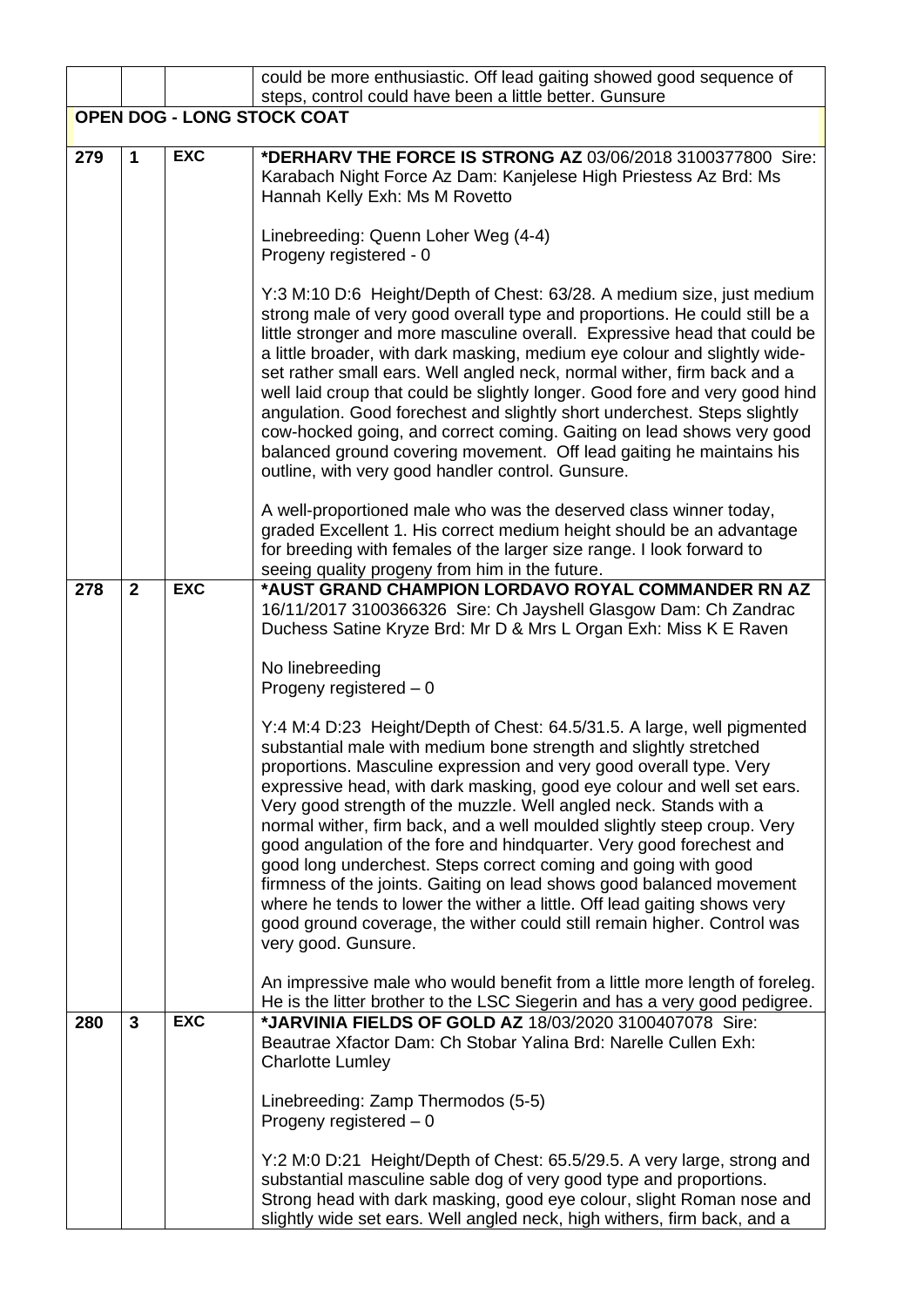|     |   |            | well laid slightly short croup. Very good angulation of the fore and<br>hindquarter. Good chest proportions. Steps close going and correct<br>coming with firm hocks and elbows. Gaiting on lead shows balanced<br>movement with slightly restricted forereach. Gaiting off lead he maintains<br>his outline with good control. Gunsure                                                                                                                                                                                                                                                                                                                                                                                                                                                                                                                                                                                                                                                                                                                                                           |
|-----|---|------------|---------------------------------------------------------------------------------------------------------------------------------------------------------------------------------------------------------------------------------------------------------------------------------------------------------------------------------------------------------------------------------------------------------------------------------------------------------------------------------------------------------------------------------------------------------------------------------------------------------------------------------------------------------------------------------------------------------------------------------------------------------------------------------------------------------------------------------------------------------------------------------------------------------------------------------------------------------------------------------------------------------------------------------------------------------------------------------------------------|
| 276 | 4 | <b>EXC</b> | *BOSSFACE GET THE PARTY STARTED AZ 25/09/2017 2100483347<br>Sire: VA Djambo vom Fichtenschlag Dam: Bossface Poppy Brd: Mr M<br>&Mrs C Theris 2100036278 Exh: Gurpreet Singh<br>Linebreeding - Pakros Ulmental (4-4) Yasko Farbenspiel (5-5)<br>Progeny registered $-0$<br>Y:4 M:6 D:14 Height/Depth of Chest: 65/30.5. A large, strong, black and<br>gold male of good overall type and slightly stretched proportions.<br>Expressive masculine head, the planes of the skull are not quite correct.<br>Medium eye colour, slightly wide set ears. The neck is held slightly erect<br>in stance. High withers, firm back, and a well laid croup. The upper arm<br>could be better angled. Slightly deep hind angulation with good short<br>hocks. Good forechest and slightly short underchest. Steps correct<br>coming and going, where the hocks could be firmer. Gaiting on lead<br>shows very good ground covering movement with good reach and drive.<br>The ligamentation over the back should be firmer. Gaiting off lead, he<br>maintained his outline, but control was lacking. Gunsure. |

|     |                | <b>OPEN BITCH - STOCK COAT</b>                |                                                                                                                                                                                                                                                                                                                                                                                                                                                                                                                                                                                                                                                                                                                                                                                                                                                                                                                                 |
|-----|----------------|-----------------------------------------------|---------------------------------------------------------------------------------------------------------------------------------------------------------------------------------------------------------------------------------------------------------------------------------------------------------------------------------------------------------------------------------------------------------------------------------------------------------------------------------------------------------------------------------------------------------------------------------------------------------------------------------------------------------------------------------------------------------------------------------------------------------------------------------------------------------------------------------------------------------------------------------------------------------------------------------|
| 286 | 1              | <b>EXC</b><br><b>MERIT</b><br><b>SIEGERIN</b> | *KELINPARK ROZATA AZ 23/09/2018 2100506373 Sire: VA Djambo<br>vom Fichtenschlag Dam: Kelinpark Butterscotch Brd: L. Gregor Exh: A.<br>Leverett                                                                                                                                                                                                                                                                                                                                                                                                                                                                                                                                                                                                                                                                                                                                                                                  |
|     |                |                                               | Linebreeding: Yasko Farbenspiel (5-5)<br>Progeny registered - 0                                                                                                                                                                                                                                                                                                                                                                                                                                                                                                                                                                                                                                                                                                                                                                                                                                                                 |
|     |                |                                               | Y:3 M:6 D:16 Height/Depth of Chest: 60.5/30. A large, medium strong,<br>well coloured female of very good overall type and slightly stretched<br>proportions. Expressive feminine head with medium eye colour, good<br>strength of the muzzle and well-set ears. Neck is of good length but at<br>times carried a little erect. Stands with a normal wither, firm back with a<br>slight rise in the topline and a well laid croup. Very good angulation of the<br>forequarter where the foreleg could be just a tad longer. Slightly deep<br>hind angulation. Very good chest proportions. Stands correct in front.<br>Steps slightly close going, correct coming with good firmness of hocks<br>and elbows. Gaiting on lead shows very good expansive movement with<br>very good reach and drive. Off lead gaiting showed very good<br>performance maintaining her topline and ground coverage, with good<br>control. Gunsure. |
|     |                |                                               | This lovely daughter of VA Djambo Fichtenschlag was the 2021 State<br>Siegerin, and I am very happy to award her that prestigious title again<br>this year. She is an impressive bitch with a lot of presence, and showed<br>powerful dynamic movement at all speeds. Her character is confident and<br>outgoing. Congratulations to both her breeder and her owner.                                                                                                                                                                                                                                                                                                                                                                                                                                                                                                                                                            |
| 287 | $\overline{2}$ | <b>EXC</b><br><b>MERIT</b>                    | *JAYSHELL TOUCHEE (AI) TD RN 25/10/2018 3100382557 Sire:<br>Macho Vom Lamorak Ger. Fh-2 Ipo3 Dam: Ch. Jayshell Kenzie Brd: Mrs                                                                                                                                                                                                                                                                                                                                                                                                                                                                                                                                                                                                                                                                                                                                                                                                  |
|     |                |                                               | N Mcdermott Exh: Mrs R Snijders                                                                                                                                                                                                                                                                                                                                                                                                                                                                                                                                                                                                                                                                                                                                                                                                                                                                                                 |
|     |                |                                               | Linebreeding: Janos Noriswand (4-5)<br>Progeny registered $-8$ , presented at show $-0$                                                                                                                                                                                                                                                                                                                                                                                                                                                                                                                                                                                                                                                                                                                                                                                                                                         |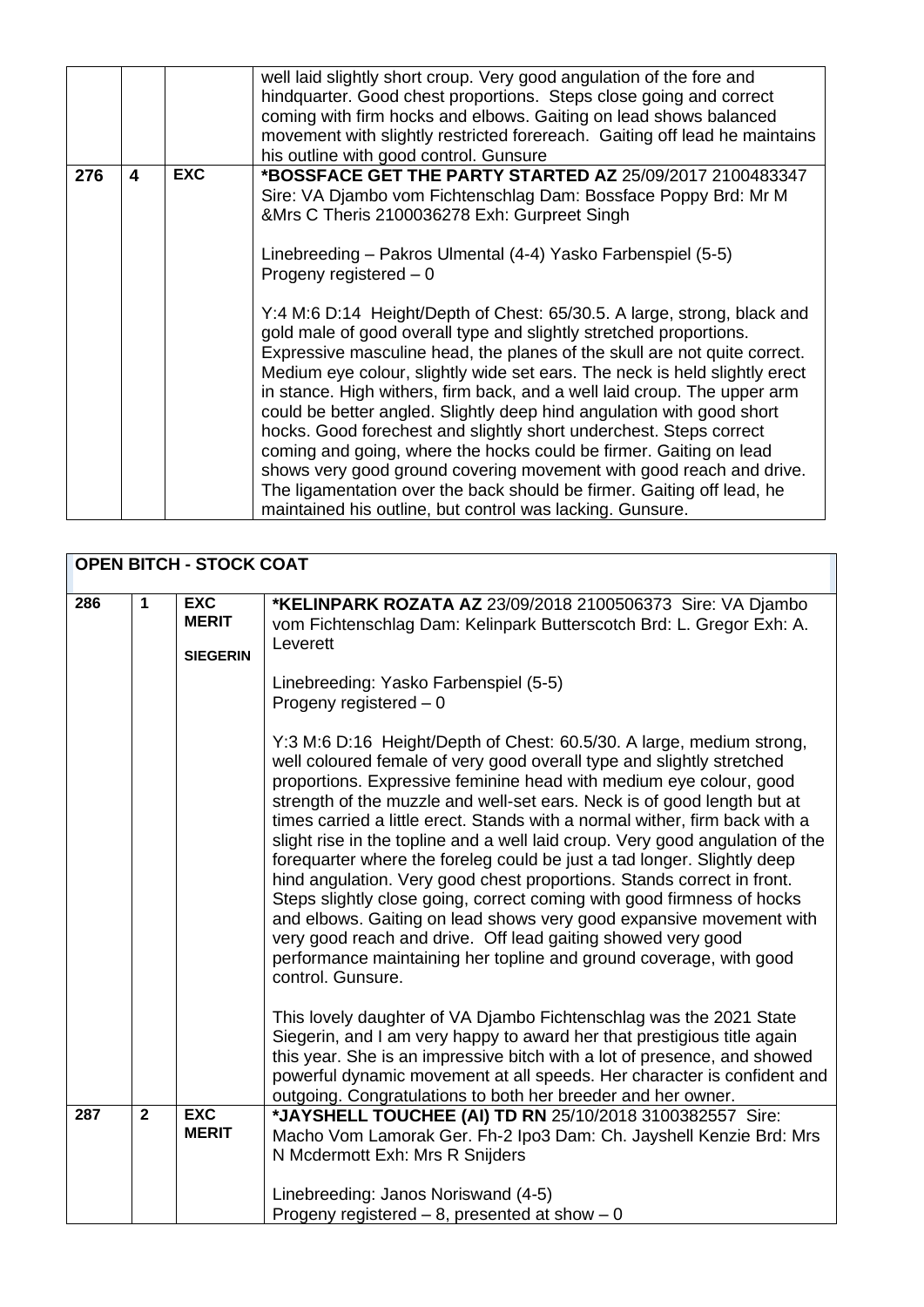|     |                |                            | HD/ED scored $-2$ A & Z stamp                                                                                                                                                                                                                                                                                                                                                                                                                                                                                                                                                                                                                                                                                                                                                                  |
|-----|----------------|----------------------------|------------------------------------------------------------------------------------------------------------------------------------------------------------------------------------------------------------------------------------------------------------------------------------------------------------------------------------------------------------------------------------------------------------------------------------------------------------------------------------------------------------------------------------------------------------------------------------------------------------------------------------------------------------------------------------------------------------------------------------------------------------------------------------------------|
|     |                |                            | Y:3 M:5 D:14 Height/Depth of Chest:59/28.5 A large, substantial black<br>and gold female with medium bone strength. Very good overall type and<br>proportions. Very strong yet still feminine head with medium eye colour.<br>Very good strength of the muzzle and well set ears. Well angled neck,<br>high withers, firm straight back and a well laid croup. Very good<br>angulation of both the fore and hindquarter. Very good length of foreleg<br>and goodchest proportions. Stands correct in front. Steps correct coming<br>and going with firm hocks and elbows. Gaiting on lead moves with very<br>good reach and drive and carries a high wither. Off lead gaiting she<br>maintained her topline, the reach was a little restricted and control could<br>have been better. Gunsure. |
|     |                |                            | This female has shown great improvement since last year's SBE, with<br>some very good results. Her sire is a National winner and her dam was<br>the 2018 State Siegerin (and who comes from a three-time winner at this<br>event). She has produced one litter to date, and I look forward to seeing<br>more progeny from her in the future. She was a very close competitor for<br>the top spot, and a worthy Vice-Siegerin.                                                                                                                                                                                                                                                                                                                                                                  |
| 290 | $\overline{3}$ | <b>EXC</b><br><b>MERIT</b> | *BLUEMAX SALTED PEANUT A Z 23/04/2019 4100321638 Sire:<br>*Bluemax Say Bombs Away (AI) A Z Dam: *Bluemax Salted Pretzel A Z<br>Brd: Ms A F Brinkworth Exh: Ms A F Brinkworth And Mrs E & Mr P Neale                                                                                                                                                                                                                                                                                                                                                                                                                                                                                                                                                                                            |
|     |                |                            | Linebreeding: Bluemax Sofie (2-3), Janevas Gido (4-4,5), Yasko<br>Farbenspiel (5,5-5)<br>Progeny registered - none in database @ 11/21                                                                                                                                                                                                                                                                                                                                                                                                                                                                                                                                                                                                                                                         |
|     |                |                            | Y:2 M:11 D:16 Height/Depth of Chest: 58.5/29.above medium size, well<br>coloured female of very good type and proportions. The black pigment<br>could be a little stronger. Strong still feminine head. Medium eye colour,<br>good strength of the muzzle and well set ears. Good length of neck, high<br>withers, firm back and a well laid croup. Very good angulation of both fore<br>and hindquarter. Very good chest proportions. Stands correct in front.<br>Steps correct coming and going where the hocks should be firmer.<br>Gaiting on lead shows very good ground covering movement with good<br>reach and drive. Off lead gaiting maintains her outline and ground<br>coverage, and performed better with a change of handler. Gunsure.                                           |
|     |                |                            | This very harmonious female is line bred 2-3 on the Cayos Noriswand<br>daughter Bluemax Sofie, and her sire comes by A.I. from the very nice<br>Vegas son, Noell von Suentelstein. She is typical of her breeding and<br>presents a lovely picture both in stance and in movement. I believe she<br>should be able to reproduce her lovely phenotype and deserves the<br>Excellent Merit grading. [*Note – she had one son entered in Baby Dog<br>(SC) class, which did not appear on the current database at date of<br>show.]                                                                                                                                                                                                                                                                |
| 289 | 4              | EXC <sub>1</sub>           | *BRONBOREO ADRIANNA AZ 22/04/2019 6100117309 Sire:<br>Schaeferhund Rafael Dam: Seigen Hayos Asha Brd: Pereira/Pritchard<br>Exh: Cat Ellis<br>No linebreeding<br>Progeny registered $-0$<br>Y:2 M:11 D:17 Height/Depth of Chest: 61/29.5. A very large, substantial,                                                                                                                                                                                                                                                                                                                                                                                                                                                                                                                            |
|     |                |                            | slightly stretched female with medium bone strength. Expressive head<br>with medium eye colour. Very good strength of the muzzle. Well set<br>slightly large ears. The neck is of good length, held a little erect at times.<br>Stands with a high wither, firm straight back and well laid croup which                                                                                                                                                                                                                                                                                                                                                                                                                                                                                        |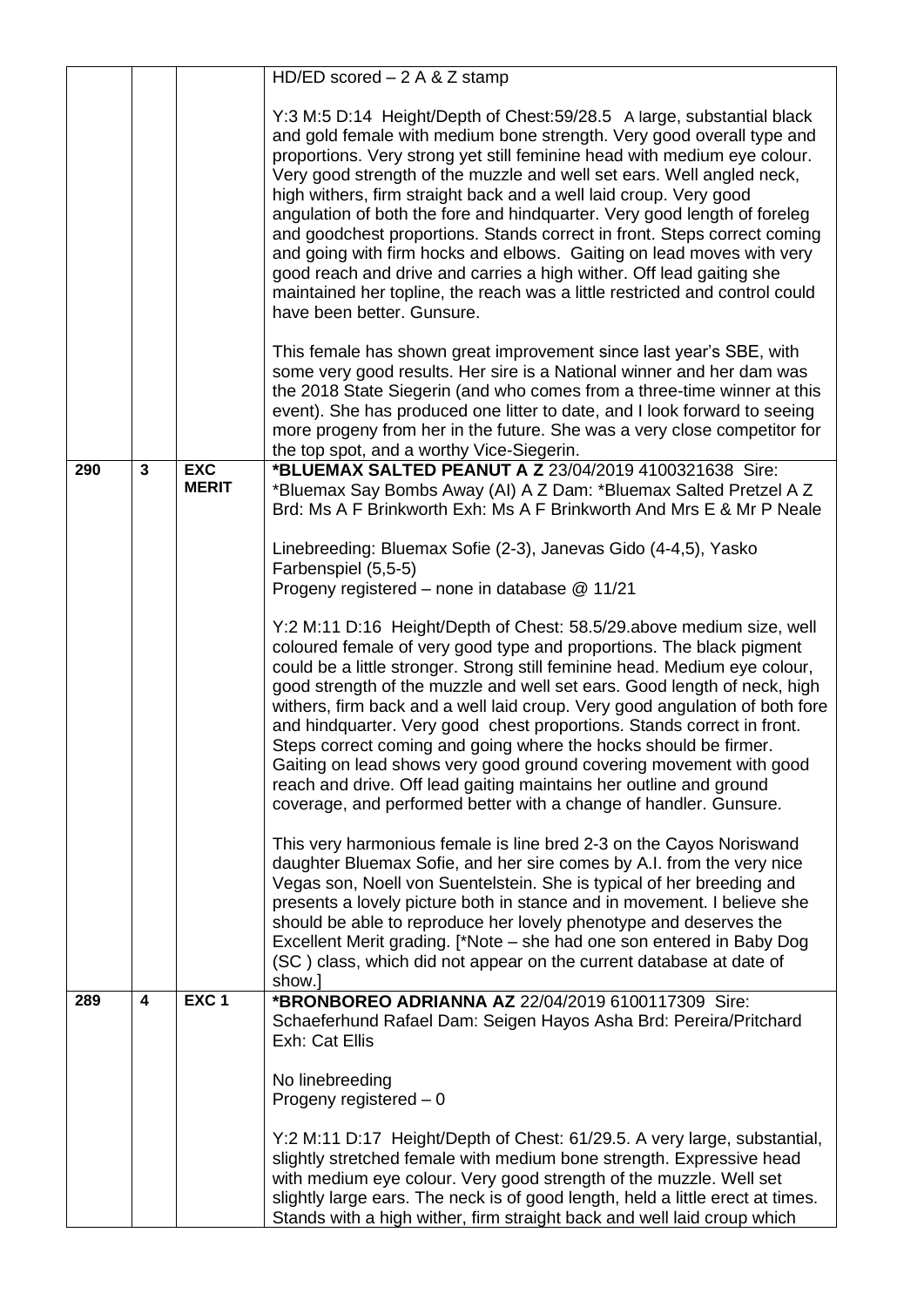|     |                |                  | could be longer. Very good angulation of both fore and hindquarter. Very<br>good length of foreleg. Good forechest and a long underchest. Stands<br>correct in front. Steps slightly narrow going and correct coming with good                                                                                                                                                                                                                                                                                                                                                                                                                                                                                                                                        |
|-----|----------------|------------------|-----------------------------------------------------------------------------------------------------------------------------------------------------------------------------------------------------------------------------------------------------------------------------------------------------------------------------------------------------------------------------------------------------------------------------------------------------------------------------------------------------------------------------------------------------------------------------------------------------------------------------------------------------------------------------------------------------------------------------------------------------------------------|
|     |                |                  | firmness of joints. Gaiting on lead shows good ground coverage where<br>the reach could be a little more pronounced. Off lead gaiting maintains                                                                                                                                                                                                                                                                                                                                                                                                                                                                                                                                                                                                                       |
|     |                |                  | her outline with good ground coverage and moderate control. Gunsure                                                                                                                                                                                                                                                                                                                                                                                                                                                                                                                                                                                                                                                                                                   |
| 292 | 5              | EXC <sub>2</sub> | *MALTAKNIGHTS INDEPENDENCE AZ 13/06/2019 3100394426 Sire:<br>Uk. Ch Conbhairean Freddie (Imp Uk) Dam: Maltaknights Flauie Brd:<br>Maltaknights Kennels Exh: Mr C&F Azzopardi                                                                                                                                                                                                                                                                                                                                                                                                                                                                                                                                                                                          |
|     |                |                  | Linebreeding: Nando Gollerweiher (4-5)<br>Progeny registered - 0                                                                                                                                                                                                                                                                                                                                                                                                                                                                                                                                                                                                                                                                                                      |
|     |                |                  | Y:2 M:9 D:26 Height/Depth of Chest: 59/27.5. Well above medium size,<br>well pigmented female of very good overall type and proportions.<br>Expressive head with good masking dark eyes and well set ears. Good<br>length of neck, high withers, firm back, and a well laid croup. Very good<br>angulation of the fore and hindquarter and good chest proportions.<br>Stands correct in front. Steps correct coming and going with good<br>firmness of hocks and elbows. Gaiting on lead shows powerful drive and<br>very good fore reach. Off lead gaiting maintains her outline and ground<br>coverage with a good level of control. Gunsure.                                                                                                                       |
|     |                |                  | I look forward to seeing progeny from this female, who was only recently<br>presented to survey.                                                                                                                                                                                                                                                                                                                                                                                                                                                                                                                                                                                                                                                                      |
| 281 | 6              | EXC <sub>3</sub> | *KAPERVILLE WHITE DIAMOND AZ 11/04/2015 6100092678 Sire:<br>*Ch Schaeferhund Xesko Az Dm Clear Dam: *Hinterhaus Persephone Az<br>Dm Clear Brd: Akbk Exh: Gewalt Kennels & L Hume & J Brabham                                                                                                                                                                                                                                                                                                                                                                                                                                                                                                                                                                          |
|     |                |                  | Linebreeding: Iwan Lechtal (5-5,5)<br>Progeny registered - 20                                                                                                                                                                                                                                                                                                                                                                                                                                                                                                                                                                                                                                                                                                         |
|     |                |                  | Presented at show - 2 (BPB VP5 and OB Ex4)                                                                                                                                                                                                                                                                                                                                                                                                                                                                                                                                                                                                                                                                                                                            |
|     |                |                  | HD/ED scored $-2$ A & Z stamp                                                                                                                                                                                                                                                                                                                                                                                                                                                                                                                                                                                                                                                                                                                                         |
|     |                |                  | Breed Surveyed progeny - 2                                                                                                                                                                                                                                                                                                                                                                                                                                                                                                                                                                                                                                                                                                                                            |
|     |                |                  | Y:6 M:11 D:28 Height/Depth of Chest 58.5/27.5 Double P1 upper right.<br>Close bite, worn lower incisors. An above medium size, medium strong<br>female of very good type and slightly stretched proportions. Expressive<br>head, slightly elongated muzzle, good eye colour and well-set ears. Well<br>angled neck, high withers, firm straight back and a well laid slightly short<br>croup. Good forequarter where the upper arm could still be better angled.<br>Slightly deep hind angulation. Very good length of foreleg. Good fore and<br>very good underchest. Stands correct in front. Steps correct coming and<br>going with firm hocks and elbows. On lead gaiting shows very good<br>ground covering movement with good reach and drive. Gaiting off lead |
|     |                |                  | she maintained her outline with very good control. Gunsure.                                                                                                                                                                                                                                                                                                                                                                                                                                                                                                                                                                                                                                                                                                           |
|     |                |                  | This female gained several places during the class, and it is a credit to<br>her that her daughter finished just one place behind her.                                                                                                                                                                                                                                                                                                                                                                                                                                                                                                                                                                                                                                |
| 284 | $\overline{7}$ | EXC <sub>4</sub> | *GEWALT PARTY LIKE A ROCKSTAR AZ 11/11/2017 5100102789<br>Sire: *Djambo V Fichtenschlag A Ed (Imp Ger) Dm Clear Dam:<br>*Kaperville White Diamond Az Dm Clear Brd: S Crozier Exh: Gewalt<br>Kennels & L Quinn                                                                                                                                                                                                                                                                                                                                                                                                                                                                                                                                                         |
|     |                |                  | Linebreeding: Milana Barenschlucht/Wegas Fichtenschlag (2-4),<br>Dux/Daggi Cuatro Flores (5-5)                                                                                                                                                                                                                                                                                                                                                                                                                                                                                                                                                                                                                                                                        |
|     |                |                  | Progeny registered $-6$ , presented at show $-0$                                                                                                                                                                                                                                                                                                                                                                                                                                                                                                                                                                                                                                                                                                                      |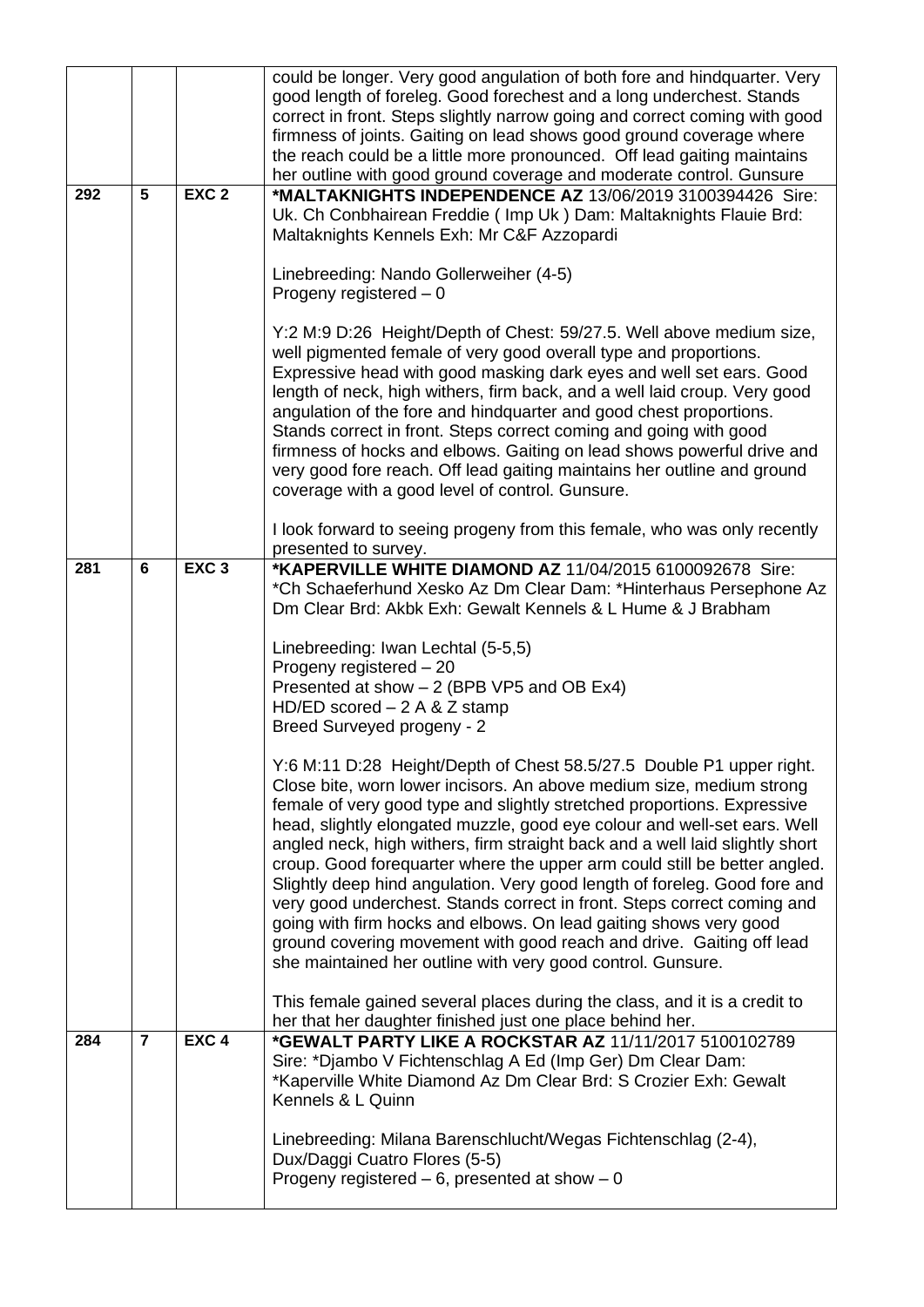|     |    |                  | Y:4 M:4 D:28 Height/Depth of Chest: 60.5/28 Slightly under developed<br>P1s. A large, medium strong, well coloured female of very good type and<br>proportions. Expressive head, with good masking, medium eye colour<br>and well set ears. Well angled neck, high withers, firm straight back, well<br>laid croup. Good forehand where the upper arm could be a little longer<br>and better angled. Slightly deep hindquarter with a long lower thigh.<br>Stands correct in front. Very good chest proportions, good length of<br>foreleg. Stands correct in front. Steps slightly close going and correct<br>coming with firm hocks and elbows. Gaiting on lead moves with very<br>good reach and drive. Off lead gaiting she maintained her topline but<br>control was lacking. Gunsure.                         |
|-----|----|------------------|---------------------------------------------------------------------------------------------------------------------------------------------------------------------------------------------------------------------------------------------------------------------------------------------------------------------------------------------------------------------------------------------------------------------------------------------------------------------------------------------------------------------------------------------------------------------------------------------------------------------------------------------------------------------------------------------------------------------------------------------------------------------------------------------------------------------|
| 298 | 8  | EXC <sub>5</sub> | *GEWALT DOMINO AZ 04/02/2020 5100117695 Sire: Gewalt<br>Tennessee Drummer (Ai) Dam: Kaperville A Sassy Woman Brd: Gewalt<br>Kennels Exh: Ms T Roberts                                                                                                                                                                                                                                                                                                                                                                                                                                                                                                                                                                                                                                                               |
|     |    |                  | Linebreeding: Quenn Loher Weg (4-4), Hinterhaus Papercut (4-4)<br>Progeny registered - 0                                                                                                                                                                                                                                                                                                                                                                                                                                                                                                                                                                                                                                                                                                                            |
|     |    |                  | Y:2 M:2 D:5 Height/Depth of Chest: 61/28. A very large, strong and<br>substantial black and gold female of good type and slightly stretched<br>proportions. Expressive head where the stop should be more pronounced<br>and the planes are not quite correct. Medium eye colour, well set ears.<br>Well angled neck, high withers, firm straight back and a well laid croup.<br>Good angulation of the forequarter and slightly deep hind angulation with<br>good short hocks. Very good length of foreleg. Good fore and under<br>chest. Stands correct in front. Steps correct coming and going with firm<br>hocks and elbows. Gaiting on lead shows powerful movement with very<br>good reach and drive. Off lead gaiting she maintained her topline and<br>ground coverage, with good control. Gunsure          |
| 294 | 9  | EXC <sub>6</sub> | *GEWALT CIRCLE OF LIFE AZ 20/11/2019 5100114981 Sire: *Gewalt<br>Tennessee Drummer (Ai) Az Dam: *Hinterhaus Persephone Az Brd:<br>Gewalt Kennels Exh: Gewalt Kennels & J Brabham                                                                                                                                                                                                                                                                                                                                                                                                                                                                                                                                                                                                                                    |
|     |    |                  | Linebreeding: Hinterhaus Papercut (3-4)<br>Progeny registered - 0                                                                                                                                                                                                                                                                                                                                                                                                                                                                                                                                                                                                                                                                                                                                                   |
|     |    |                  | Y:2 M:4 D:19 Height/Depth of Chest: 59/27.5. A large, medium strong<br>well coloured female of very good type and slightly stretched proportions.<br>Good expression with medium eye colour and well set ears. Good length<br>of neck, high withers, firm straight back, and a well laid slightly short<br>croup. Good forequarter where the upper arm could be slightly more<br>angled. Slightly deep hind angulation. Very good fore and underchest.<br>Very good length of foreleg. The pasterns are slightly steep. Stands<br>correct in front. Steps correct coming and going with firm hocks and<br>elbows. Gaiting on lead shows good ground coverage where the<br>forereach could be a little more expansive. Off lead gaiting maintained<br>her topline and ground coverage with moderate control. Gunsure |
| 285 | 10 | EXC <sub>7</sub> | *VANHARLEY OAKLEY AZ 14/07/2018 3100378518 Sire: * Xeno V.<br>Arjakjo 'A' Ed Normal Kkli (Imp Deu) Dam: Vanharley Intrige "A" "Z" Brd:<br>M/S D.M. Colson Exh: M/S D.M.Colson                                                                                                                                                                                                                                                                                                                                                                                                                                                                                                                                                                                                                                       |
|     |    |                  | Linebreeding: T-litter Fichtenschlag (4-4), Vegas Haut Mansard (4-4),<br>Dux/Daggi Cuatro Flores (5-4)<br>Progeny registered - 0                                                                                                                                                                                                                                                                                                                                                                                                                                                                                                                                                                                                                                                                                    |
|     |    |                  | Y:3 M:8 D:25 Height/Depth of Chest: 57/27.5 A medium size, well<br>coloured and pigmented, substantial female with medium bone strength.<br>Expressive head with good masking, dark eyes and well set ears. Good                                                                                                                                                                                                                                                                                                                                                                                                                                                                                                                                                                                                    |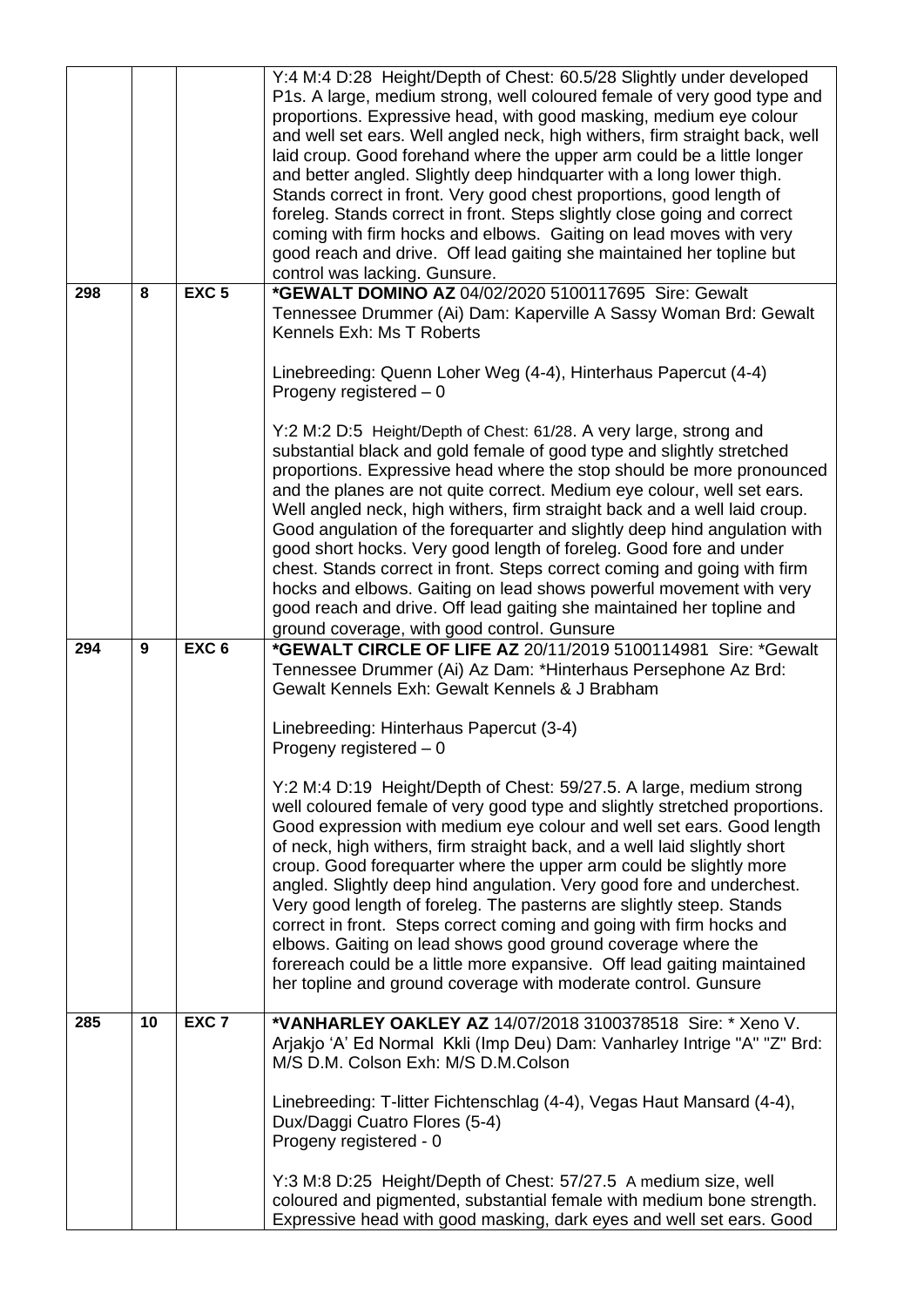|     |    |                  | Ch.Hasenway Wild Knight Dam: Bronacre Blue Ice Brd: Bronacre<br>Kennels Exh: Rhonda Davison<br>No linebreeding<br>Progeny registered $-0$                                                                                                                                                                                                                                                                                                                                                                                                                                                                                                                                                                                                                                                                                                                                                                                                                                |
|-----|----|------------------|--------------------------------------------------------------------------------------------------------------------------------------------------------------------------------------------------------------------------------------------------------------------------------------------------------------------------------------------------------------------------------------------------------------------------------------------------------------------------------------------------------------------------------------------------------------------------------------------------------------------------------------------------------------------------------------------------------------------------------------------------------------------------------------------------------------------------------------------------------------------------------------------------------------------------------------------------------------------------|
| 295 | 13 | <b>EXC 10</b>    | Suris Alfie Dam: Bodecka Zensation Brd: Exh Exh: Jenny Joseph<br>Linebreeding: Iwan Lechtal (5-5)<br>Progeny registered - 9, 1 presented (JB/SC VG10)<br>HD/ED scored $-1$ A & Z stamp<br>Y:3 M:4 D:25 Height/Depth of Chest: 59.5/28.5. A large, well coloured,<br>medium strong female of good overall type and proportions. Expressive<br>head with good eye colour and well set ears. Well angled neck. Stands<br>with a high wither, firm back, slightly short croup. Good forequarter where<br>the upper arm could be better angled. Very good hind angulation. Good<br>chest proportions. Stands correct in front. Steps correct coming and<br>going, the elbows could be a little tighter. Gaiting on lead shows<br>balanced movement with slight restriction in the forehand reach. Off lead<br>gaiting performance was well controlled, but could have been a little more<br>enthusiastic. Gunsure<br>*BRONACRE ICE ICE MAGIC (AI) 09/12/2019 3100402954 Sire: |
| 288 | 12 | EXC <sub>9</sub> | This female had 5 progeny entered in the exhibition, and was able to<br>present a Dams Progeny group, which in itself is an achievement to be<br>congratulated. Placings as listed above however were not in the higher<br>percentile of their classes, and neither the standard of her progeny as<br>assessed, nor her own performance in the ring were sufficient to elevate<br>her further in this very good open class.<br>*BODECKA MYSTIQUE AZ 14/11/2018 3100383148 Sire: Ch. Seigen                                                                                                                                                                                                                                                                                                                                                                                                                                                                               |
|     |    |                  | Breed Surveyed progeny - 1<br>Y:4 M:8 D:29 Height/Depth of Chest: 59/29.5. Close bite, worn upper<br>and lower incisors. Large, well coloured medium strong female of slightly<br>stretched proportions. Expressive head where the stop could be more<br>pronounced, dark eyes and well set ears. Well angled neck, high withers,<br>firm straight back, slightly short slightly steep croup. Good forequarter<br>where the upper arm should be longer and better angled. Very good hind<br>angulation. Good forechest and good long underchest. Stands correct in<br>front. Steps slightly narrow going and correct coming with firm hocks and<br>elbows. On lead gaiting shows very good ground covering movement<br>with good reach and drive. Gaiting off lead maintains her topline with<br>good control. Gunsure.                                                                                                                                                  |
| 283 | 11 | EXC <sub>8</sub> | *CH. BRONACRE BLUE ICE AZ ET 10/07/2017 3100361680 Sire: Uk.<br>Ch. Conbhairen Freddie (Imp Uk) Dam: Bluemax Salted Pretzel Brd: Exh<br><b>Exh: Bronacre Kennels</b><br>Linebreeding: Zamp Thermodos (4-5), Larus Batu (5,5-4)<br>Progeny registered - 17, 5 presented at show - (IB/LSC VG2, BPB/SC<br>VP6, IB/SC VG3, BPD/SC VP3, OB/SC Ex 10)<br>HD/ED scored $-4$ A & Z stamp                                                                                                                                                                                                                                                                                                                                                                                                                                                                                                                                                                                        |
|     |    |                  | length of neck, normal wither with a slight peak in the backline. Well<br>moulded slightly short croup. Good forehand where the upper arm could<br>be longer and better angled. Very good hind angulation. Good forechest<br>and slightly deep underchest. Stands correct in front. Steps correct<br>coming and going with firm hocks and elbows. Gaiting on lead she<br>showed powerful movement lowering the witherline. Off lead gaiting<br>shows good sequence of steps with moderate control and the wither<br>could be carried higher. Gunsure.                                                                                                                                                                                                                                                                                                                                                                                                                    |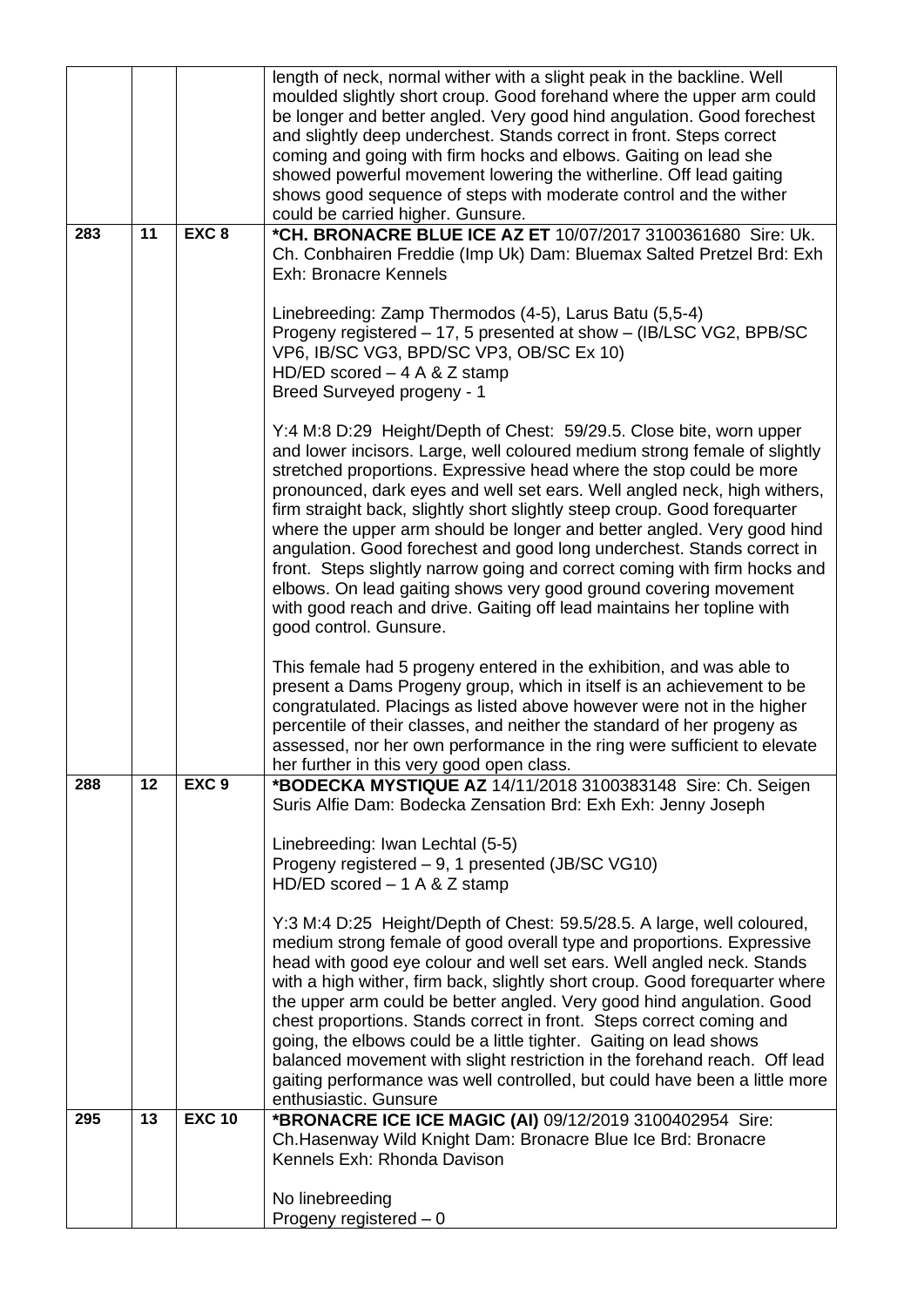|     |    |               | Y:2 M:4 D:0 Height/Depth of Chest: 59/28. Well above medium size, a<br>substantial, well pigmented female with medium bone strength.<br>Expressive head with good masking, dark eyes and well set ears. Slightly<br>short neck, normal wither with a slight dip behind. Firm back with a well<br>laid but slightly short croup. Good forequarter where the upper arm could<br>be better angled and the foreleg should be longer. Slightly deep hind<br>angulation. Good forechest and slightly deep underchest. Stands correct<br>in front. Steps correct coming and going, the hocks should be firmer.<br>Gaiting on lead shows balanced movement where the fore reach could<br>be more pronounced. Off lead gaiting maintains her outline with good<br>control. Gunsure                                                                                                                            |
|-----|----|---------------|------------------------------------------------------------------------------------------------------------------------------------------------------------------------------------------------------------------------------------------------------------------------------------------------------------------------------------------------------------------------------------------------------------------------------------------------------------------------------------------------------------------------------------------------------------------------------------------------------------------------------------------------------------------------------------------------------------------------------------------------------------------------------------------------------------------------------------------------------------------------------------------------------|
| 296 | 14 | <b>EXC 11</b> | *TAURORN CHARDONAY AND GUCCI 04/01/2020 5100115925 Sire:<br>Uk. Ch. Conbhairean Freddie Dam: Taurorn Take That Brd: Ms G<br>Wellman Exh: M Macdonald<br>No linebreeding                                                                                                                                                                                                                                                                                                                                                                                                                                                                                                                                                                                                                                                                                                                              |
|     |    |               | Progeny registered $-0$                                                                                                                                                                                                                                                                                                                                                                                                                                                                                                                                                                                                                                                                                                                                                                                                                                                                              |
|     |    |               | Y:2 M:3 D:5 Height/Depth of Chest: 58/27. An above medium size,<br>medium strong, well pigmented female of good type and proportions.<br>Expressive head with good masking, medium eye colour and slightly<br>wide-set ears. The underjaw could be a little stronger. Well angled neck,<br>stands with a high withers, firm straight back and a well laid slightly short<br>croup. Good forequarter where the upper arm could be longer and better<br>angled. Very good hind angulation. Very good chest proportions. Good<br>length of foreleg. Stands correct in front. Steps correct coming and going<br>with good firmness of the joints. Gaiting on lead shows balanced<br>movement with slight restrictions in the forereach. Off lead gaiting<br>maintained her level topline with good handler control. Gunsure.                                                                             |
| 282 | 15 | <b>EXC 12</b> | *TRAYKEN YES NO MAYBE SO AZ 05/05/2017 3100357626 Sire:<br>VENEZE LUTZ (IMP UK) Dam: Ch Kardin Naughty But Nice Az Brd:<br>Mrs T Hill Exh: Mrs Tracey Hill                                                                                                                                                                                                                                                                                                                                                                                                                                                                                                                                                                                                                                                                                                                                           |
|     |    |               | Linebreeding: Orbit Huhnegrab (5-5)<br>Progeny registered $-0$                                                                                                                                                                                                                                                                                                                                                                                                                                                                                                                                                                                                                                                                                                                                                                                                                                       |
| 293 | 16 | <b>EXC 13</b> | Y:4 M:11 D:4 Height/Depth of Chest: 59/26 Close bite, worn lower<br>incisors. Well above medium size, a medium strong, well pigmented<br>female of good type and proportions. Expressive feminine head with<br>medium eye colour. Ears are well set but tipped backwards. Slightly short<br>neck. Level wither, firm back with a rise in the topline and a well laid,<br>slightly short croup. Good forehand where the upper arm should be<br>longer and better angled. Very good hind angulation. Good forechest and<br>slightly short underchest. Stands correct in front. Steps narrow both going<br>and coming with firm hocks and elbows. On lead gaiting shows balanced<br>movement with slightly restricted fore reach. Off lead performance<br>showed good control, where the wither should be carried somewhat<br>higher. Gunsure.<br>*BRONACRE BUTTERSCOTCH BLISS AZ CCD RN SWN 22/08/2019 |
|     |    |               | 3100397537 Sire: Uk Ch Conbhairean Freddie(Imp Uk) Dam: Bronacre                                                                                                                                                                                                                                                                                                                                                                                                                                                                                                                                                                                                                                                                                                                                                                                                                                     |
|     |    |               | Salted Licorice Brd: Bronacre Kennels Exh: Mr P & Mrs D Howard<br>Linebreeding: Zamp Thermodos (4-5)<br>Progeny registered $-0$<br>Y:2 M:7 D:17 Height/Depth of Chest: 58/26.5. An above medium size,<br>substantial, black and gold female with medium bone strength and good<br>overall proportions. Good expression with medium eye colour. The<br>muzzle and underjaw could be slightly stronger. Slightly wide-set large                                                                                                                                                                                                                                                                                                                                                                                                                                                                        |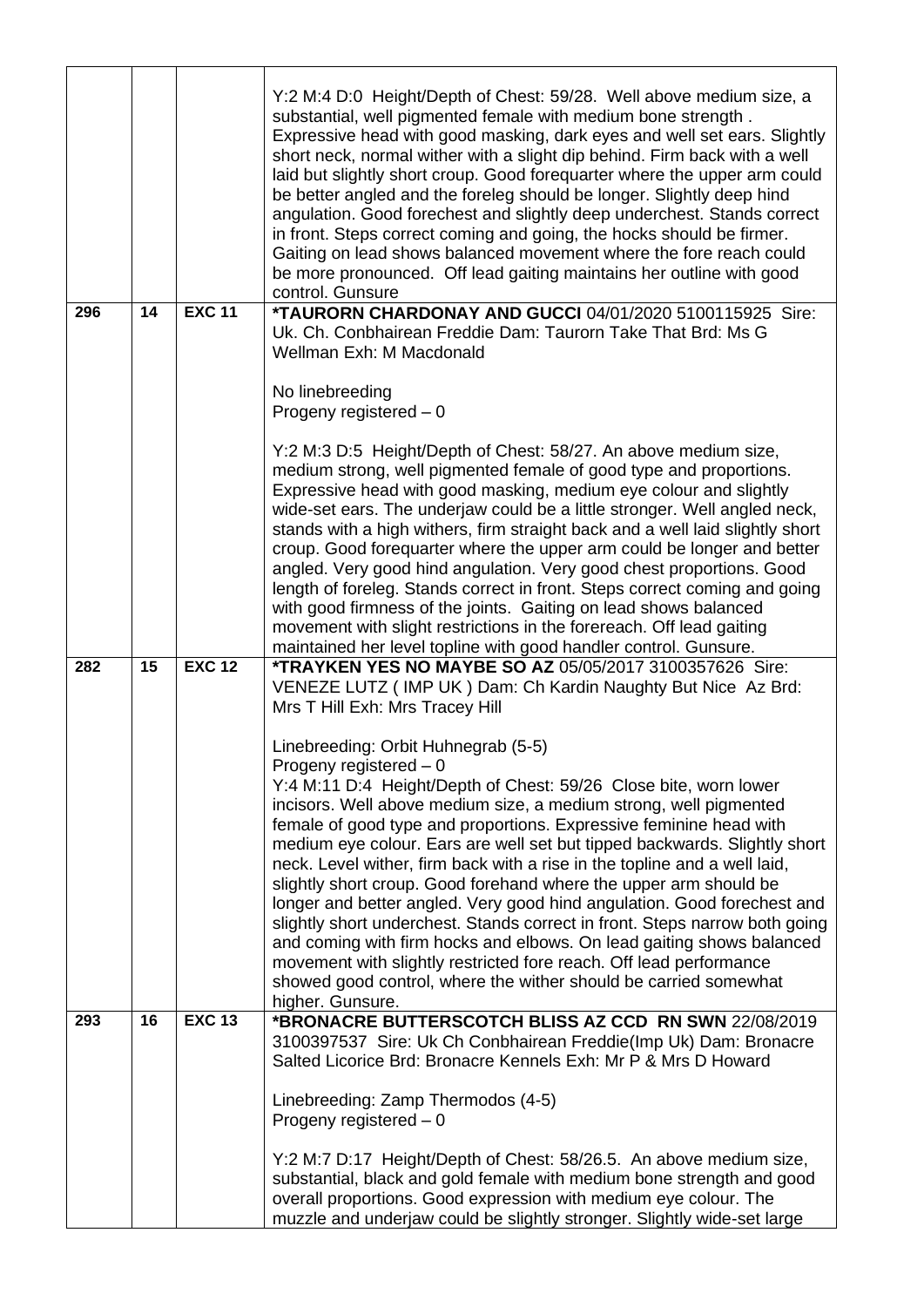| ears. Well angled but slightly short neck, stands with a normal wither, a<br>slight dip behind, firm back and a short steep croup. Good forequarter<br>where the upper arm should be longer and better angled. Very good<br>hindquarter angulation. Slightly deep underchest. Stands correct in front.<br>Steps a little narrow going and correct coming, where the elbows could<br>be tighter. Gaiting on lead shows balanced movement where she falls on<br>the forehand. Gaiting off lead she held a level topline with good control.<br>Gunsure. |
|------------------------------------------------------------------------------------------------------------------------------------------------------------------------------------------------------------------------------------------------------------------------------------------------------------------------------------------------------------------------------------------------------------------------------------------------------------------------------------------------------------------------------------------------------|
|------------------------------------------------------------------------------------------------------------------------------------------------------------------------------------------------------------------------------------------------------------------------------------------------------------------------------------------------------------------------------------------------------------------------------------------------------------------------------------------------------------------------------------------------------|

| <b>OPEN DOG - STOCK COAT</b> |              |                                             |                                                                                                                                                                                                                                                                                                                                                                                                                                                                                                                                                                                                                                                                                                                                                                                                                                                                                                                                                                                                                                                                                                                                                                                                                                                                                                 |
|------------------------------|--------------|---------------------------------------------|-------------------------------------------------------------------------------------------------------------------------------------------------------------------------------------------------------------------------------------------------------------------------------------------------------------------------------------------------------------------------------------------------------------------------------------------------------------------------------------------------------------------------------------------------------------------------------------------------------------------------------------------------------------------------------------------------------------------------------------------------------------------------------------------------------------------------------------------------------------------------------------------------------------------------------------------------------------------------------------------------------------------------------------------------------------------------------------------------------------------------------------------------------------------------------------------------------------------------------------------------------------------------------------------------|
| 302                          | $\mathbf 1$  | <b>EXC</b><br><b>MERIT</b><br><b>SIEGER</b> | *CHILI DELLA VALCUVIA (IMP UK) 17/11/2017 AW0907109 Sire: Ulkan<br>V Maikhus Dam: Ora Della Valcuvia Brd: Luciano Muselino Exh: Cathie,<br>Zimmerle, Knuckey & Auwema<br>Linebreeding: Furbo Degli Achei (3-4,4), Vegas Haut Mansard (4-3),<br>Quenn Loher Weg (4,4-5,5)<br>Progeny registered - 192, presented at show - 18<br>HD/ED scored $-17$ A & Z stamp<br>Breed Surveyed progeny - 1                                                                                                                                                                                                                                                                                                                                                                                                                                                                                                                                                                                                                                                                                                                                                                                                                                                                                                    |
|                              |              |                                             | Y:4 M:4 D:22 Height/Depth of Chest: 64/28.5. Above medium size, very<br>well coloured and pigmented male of excellent type and slightly stretched<br>proportions. Very good masculinity and bone strength for his size.<br>Expressive head with dark masking, dark eyes and well set ears on a<br>broad skull. Well angled neck, stands with a high wither, slight rise in the<br>topline, firm back and a well laid croup. Very good angulation of both fore<br>and hindquarter. Very good chest proportions. Stands correct in front.<br>Steps correct coming and going with firm hocks and elbows. Gaiting on<br>lead shows powerful expansive movement with very good reach and drive.<br>Off lead gaiting he maintains his outline and ground coverage, with an<br>acceptable level of control. Gunsure.<br>Chili presented a progeny group of very high quality, comprising 18<br>animals, amongst which were 5 x 1 <sup>st</sup> place getters, 6 x 2 <sup>nd</sup> place and 2 x 3 <sup>rd</sup><br>place in their respective classes. His progeny mirror his very good quality<br>and are father typical. This record, along with an exemplary performance<br>in his own class, allowed Chili to be unchallenged as the 2022 Victorian<br>State Sieger. Congratulations to his owners. |
| 300                          | $\mathbf{2}$ | <b>EXC</b><br><b>MERIT</b>                  | *WULKANO-UNO VON SCHNITZERTEAM (IMP HUN) 01/09/2016<br>met.nj.518/16 Sire: Ulkan Von Maikhus Dam: Ixy Van Contra Brd: Martin<br>Janos Exh: Petreski/Pereira<br>Linebreeding: Vegas Haut Mansard (4-3), Odin Niederforstbach (5-4)<br>Progeny registered $-127$ , presented at show $-6$<br>HD/ED scored - none to date<br>Y:5 M:7 D:8 Height/Depth of Chest: 63/28.5 Dropped lower incisors. A<br>well coloured male standing at correct medium size with good substance<br>and medium bone strength. Very good type and slightly stretched<br>proportions. Good expression, dark masking, dark eye colour and well set<br>ears. Good length of neck which at times is held a little erect. Stands with<br>a high wither, firm back and a well laid croup. Very good angulations of<br>both the fore and hindquarter. Very good chest proportions. Steps a little<br>narrow going and correct coming with firm hocks and elbows. Stands<br>correct in front. Gaiting on lead he shows powerful expansive movement<br>with very good reach and drive. Off lead gaiting he maintains a level<br>topline with very good ground coverage and good handler control.<br>Gunsure.                                                                                                                      |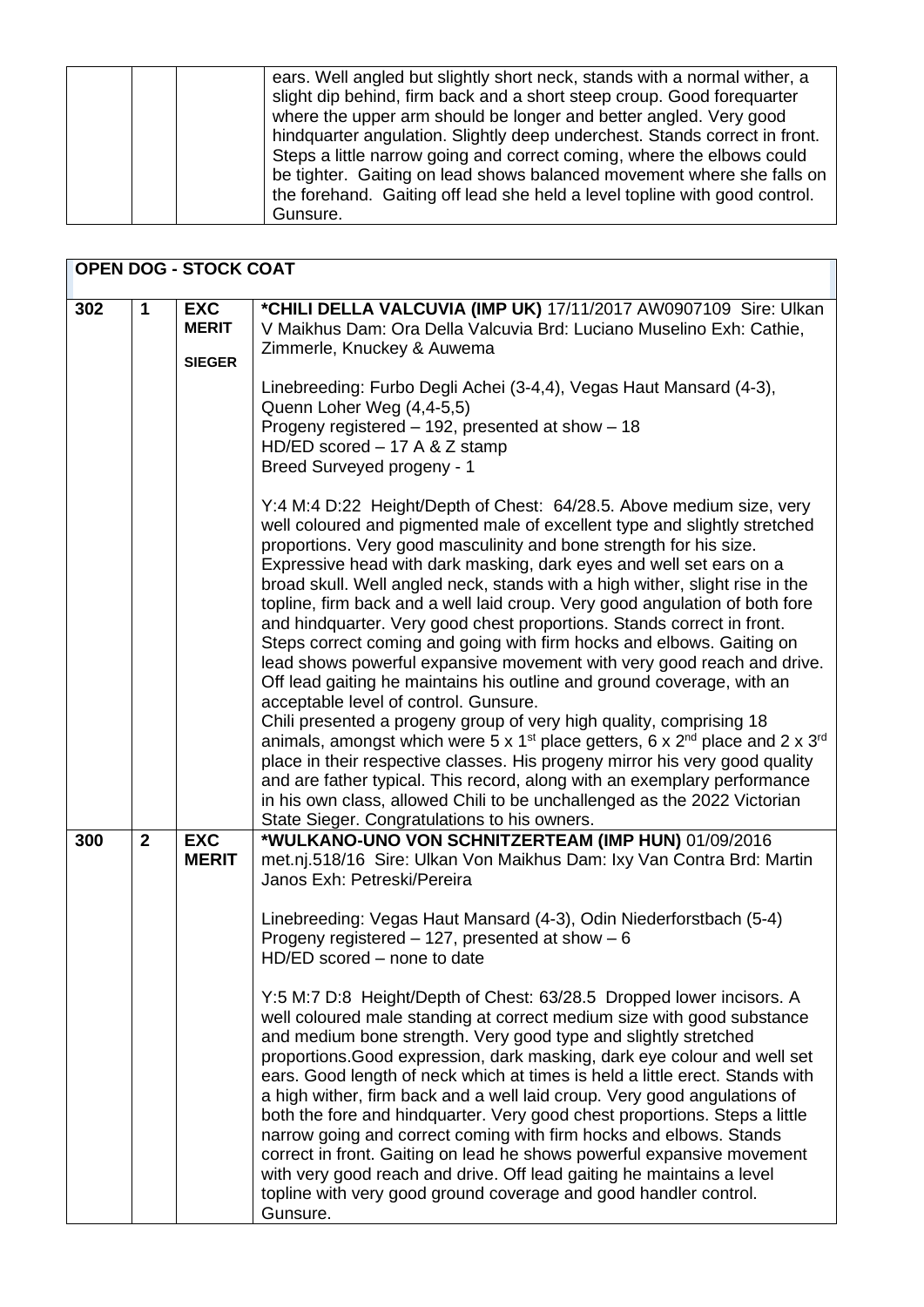| 299 | 3 | <b>EXC</b><br><b>MERIT</b> | 'Uno' presented a progeny group comprising six females, of which four<br>won their classes. This is praisworthy, considering most of his stud use<br>has been in Western Australia where he has resided since being imported<br>from Hungary. I believe he will be a valuable dog for breeding, and the<br>progeny that were exhibited are of very high quality, as is Uno himself. I<br>have much pleasure in awarding him Vice-Sieger at this exhibition.<br>*GEWALT TENNESSEE DRUMMER (AI) AZ 28/04/2016 5100093559<br>Sire: *Xavi V Tronje Ger Ad Ger Bh Ipo2 Dam: *Ch Hinterhaus French<br>Tennessee AZ ET Brd: Exh Exh: Gewalt Kennels<br>No linebreeding                                                                                                                                                                                 |
|-----|---|----------------------------|-------------------------------------------------------------------------------------------------------------------------------------------------------------------------------------------------------------------------------------------------------------------------------------------------------------------------------------------------------------------------------------------------------------------------------------------------------------------------------------------------------------------------------------------------------------------------------------------------------------------------------------------------------------------------------------------------------------------------------------------------------------------------------------------------------------------------------------------------|
|     |   |                            | Progeny registered $-173$ , presented at show $-7$<br>HD/ED scored $-21$ A & Z stamp<br>Breed Surveyed progeny - 6                                                                                                                                                                                                                                                                                                                                                                                                                                                                                                                                                                                                                                                                                                                              |
|     |   |                            | Y:5 M:11 D:11 Height/Depth of Chest: 64/30 Slightly under developed<br>P1s. A large, well pigmented masculine dog of very good type and slightly<br>stretched proportions. Expressive head with good masking, good strength<br>of the muzzle with a slight Roman nose, dark eyes, and well-set ears.<br>Good length of neck, high withers, firm straight back and a well laid slightly<br>short croup. Very good angulation of both the fore and hind quarter. Very<br>good chest proportions. Good length of foreleg. Steps correct coming and<br>going with firm hocks and elbows. Stands correct in front. Gaiting on lead<br>he shows very good ground covering movement, with very good reach and<br>drive. During off lead gaiting he maintained his topline and ground<br>coverage, with good handler control. Gunsure.                  |
|     |   |                            | Along with Chili and Uno, 'Drum' presented a progeny group of high<br>quality, comprising seven females - 3 in Junior and Intermediate classes<br>with one 1 <sup>st</sup> and one 2 <sup>nd</sup> place, and two shown in Open class, who finished<br>Ex 5 and Ex 6. His progeny mirror his own very good type, and were all in<br>firm dry condition. At 5 $\frac{1}{2}$ years of age and used mainly in his home State<br>of SA, Drum has proven his ability to produce, and deserves the grading of<br>Excellent Merit 3.                                                                                                                                                                                                                                                                                                                   |
| 301 | 4 | EXC <sub>1</sub>           | *UMBERTO VOM BIERSTADTER HOF 'A' NORMAL ED NORMAL (IMP<br>DEU) 15/08/2017 SZ2340288 Sire: *Kaspar Von Tronje 'A' Normal Ed<br>Normal Dam: *Marit Vom Bierstadter Hof 'A' Normal Ed Normal Brd:<br>Rüdiger Mai Exh: Rachel Jones                                                                                                                                                                                                                                                                                                                                                                                                                                                                                                                                                                                                                 |
|     |   |                            | Linebreeding: Quenn Loher Weg (4,5-5)<br>Progeny registered $-60$ , presented at show $-0$<br>HD/ED scored $-3$ A & Z stamp                                                                                                                                                                                                                                                                                                                                                                                                                                                                                                                                                                                                                                                                                                                     |
|     |   |                            | Y:4 M:7 D:24 Height/Depth of Chest: 66/30. Dropped lower incisors. A<br>very large, well coloured and pigmented, strong, masculine dog of very<br>good type and proportions. Good broad head with very dark masking, dark<br>eye colour, good strength of muzzle and well set ears. Strong well angled<br>neck, high withers, with a slight dip behind, firm back and a well laid croup.<br>Very good angulation of the forequarter and slightly deep hind angulation.<br>Stands correct in front. Steps correct coming with firm elbows. In the rear<br>he stands and steps cowhocked. Gaiting on lead he shows powerful<br>movement with very good reach, however the hocks should be firmer<br>during all stages of movement. Gaiting off lead he maintained a very good<br>outline and sequence of steps with excellent obedience. Gunsure. |
|     |   |                            | Umberto, a son of VA2 Kaspar von Tronje, was imported from Germany<br>and presented to Survey in 2020. I was hoping to see some progeny from                                                                                                                                                                                                                                                                                                                                                                                                                                                                                                                                                                                                                                                                                                    |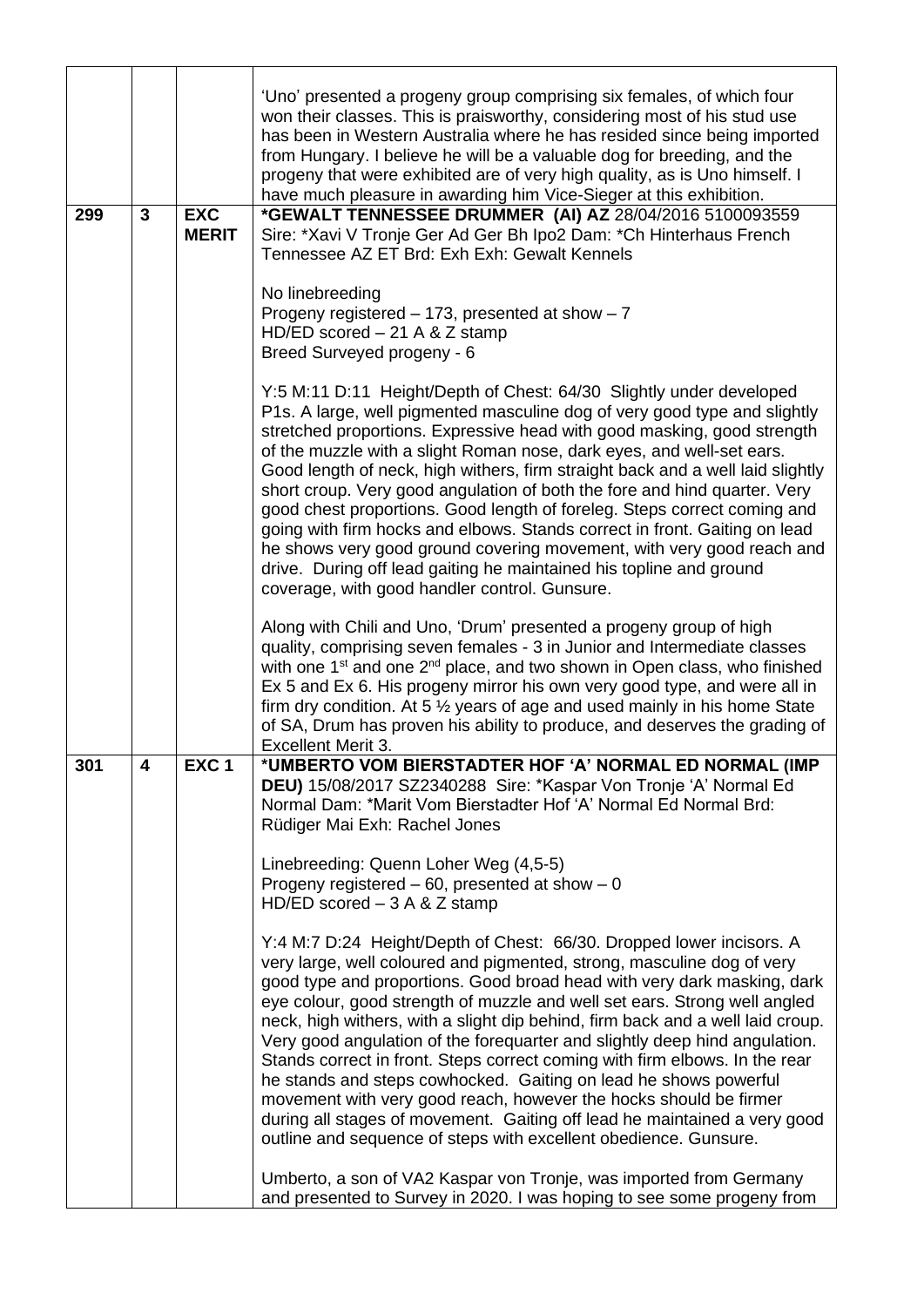|     |                 |                  | him, but he was at stud in WA for a year or so, and a large proportion of                                                                             |
|-----|-----------------|------------------|-------------------------------------------------------------------------------------------------------------------------------------------------------|
|     |                 |                  | his progeny were born in that State. None were entered in this exhibition.                                                                            |
| 304 | 5               | EXC <sub>2</sub> | *CH DUX DI CASA NOBILI AZ (IMP ITA) 27/09/2018 ROI18/193385                                                                                           |
|     |                 |                  | Sire: Kik Crveni Mayestoso (Ita) Dam: Asia Di Casa Nobili(Ita) Brd: Mr L                                                                              |
|     |                 |                  | Nobili Exh: G & E Parsons                                                                                                                             |
|     |                 |                  |                                                                                                                                                       |
|     |                 |                  | Linebreeding: Vegas Haut Mansard (5-5,4), Fraya Ulmental (5-4)                                                                                        |
|     |                 |                  | Progeny registered $-36$ , presented at show $-0$                                                                                                     |
|     |                 |                  | $HD/ED$ scored $-0$                                                                                                                                   |
|     |                 |                  |                                                                                                                                                       |
|     |                 |                  | Y:3 M:6 D:12 Height/Depth of Chest: 65/31.5. A large, well pigmented                                                                                  |
|     |                 |                  | male of very good type and proportions. Expressive masculine head, good                                                                               |
|     |                 |                  | strength of muzzle, dark eyes and well set ears that tip back slightly at the                                                                         |
|     |                 |                  | tips. Well angled neck, high withers, firm back, and a well laid croup. Well                                                                          |
|     |                 |                  | angled forehand where the upper arm could be just a little longer. Very                                                                               |
|     |                 |                  | good hind angulation. Very good chest proportions and good length of<br>foreleg. Stands correct in front. Steps a little narrow going, correct coming |
|     |                 |                  | with firm hocks and elbows. Gaiting on lead he shows very good ground                                                                                 |
|     |                 |                  | covering movement with goodreach and drive. Off lead gaiting after a                                                                                  |
|     |                 |                  | false start, he showed good ground coverage, maintaining a high wither                                                                                |
|     |                 |                  | line, with acceptable control. Gunsure.                                                                                                               |
| 307 | $6\phantom{1}6$ | EXC <sub>3</sub> | *CH. ASTASIA PACCO AZ 20/04/2019 4100321048 Sire: *Conbhairean                                                                                        |
|     |                 |                  | Karlos A Nn Ed Normal Ipo2 H-Neg (Imp Uk) Dam: *Astasia Gamba Az                                                                                      |
|     |                 |                  | Brd: Mrs B & Mr P Hersant Exh: Al Drinkwater                                                                                                          |
|     |                 |                  |                                                                                                                                                       |
|     |                 |                  | Linebreeding: Remo Fichtenschlag (3-4), T-litter Fichtenschlag (5,4-4)                                                                                |
|     |                 |                  | Progeny registered $-0$                                                                                                                               |
|     |                 |                  | Y:2 M:11 D:19 Height/Depth of Chest: 64.5/30. Dropped lower incisors.                                                                                 |
|     |                 |                  | Large, well proportioned male of good overall type and good bone                                                                                      |
|     |                 |                  | strength. Good masculine head with strong muzzle. The planes of the skull                                                                             |
|     |                 |                  | are not quite correct. Dark eyes and slightly wide set ears. Well angled                                                                              |
|     |                 |                  | neck, high withers with a slight dip behind, firm back and a well moulded                                                                             |
|     |                 |                  | slightly short croup. Good angulations of the fore and hindquarter, good                                                                              |
|     |                 |                  | chest proportions and good length of foreleg. Slightly steep pasterns.                                                                                |
|     |                 |                  | Stands correct in front. Steps correct coming and going with firm hocks                                                                               |
|     |                 |                  | and elbows. Gaiting on lead he moves with good reach and drive,                                                                                       |
|     |                 |                  | maintaining a firm topline. Off lead gaiting he maintained his topline with                                                                           |
|     |                 |                  | very good handler control. Gunsure.                                                                                                                   |
| 306 | $\overline{7}$  | EXC <sub>4</sub> | *BRONACRE POPPED TO THE MAXX AZ TD ET 04/02/2019                                                                                                      |
|     |                 |                  | 3100388715 Sire: Seigen Bliss Myass Dam: Bronacre Salted Popcorn                                                                                      |
|     |                 |                  | Brd: Bronacre Kennels Exh: Mrs D & Mr R Oldfield                                                                                                      |
|     |                 |                  |                                                                                                                                                       |
|     |                 |                  | Linebreeding: Pakros d'Ulmental (5-5)                                                                                                                 |
|     |                 |                  | Progeny registered $-0$                                                                                                                               |
|     |                 |                  |                                                                                                                                                       |
|     |                 |                  | Y:3 M:2 D:5 Height/Depth of Chest: 64/31. Well above medium size,                                                                                     |
|     |                 |                  | substantial well coloured and pigmented male of very good type and<br>proportions and good overall strength. Expressive masculine head with           |
|     |                 |                  | good masking, slight Roman nose, dark eyes and well set ears. Well                                                                                    |
|     |                 |                  | angled neck, stands with a normal wither, slight dip behind, and a well laid                                                                          |
|     |                 |                  | slightly short croup. Good angulations of both fore and hindquarter. Very                                                                             |
|     |                 |                  | good chest proportions. The foreleg could just be a fraction longer. Stands                                                                           |
|     |                 |                  | correct in front. Steps slightly narrow going and correct coming with firm                                                                            |
|     |                 |                  | hocks. The elbows could be a little tighter. Gaiting on lead shows good                                                                               |
|     |                 |                  | balanced movement where the withers could be carried a little higher. Off                                                                             |
|     |                 |                  | lead gaiting he maintained his outline, with good handler control. Gunsure.                                                                           |
|     |                 |                  |                                                                                                                                                       |
| 303 | 8               | EXC <sub>5</sub> | *CH.HASENWAY DADDY COOL AZ SWN 04/09/2018 7100042150 Sire:                                                                                            |
|     |                 |                  | Macho Vom Lamorak Ger. Fh-2. Ipo3. (Imp Deu) Dam: Zicke Vom                                                                                           |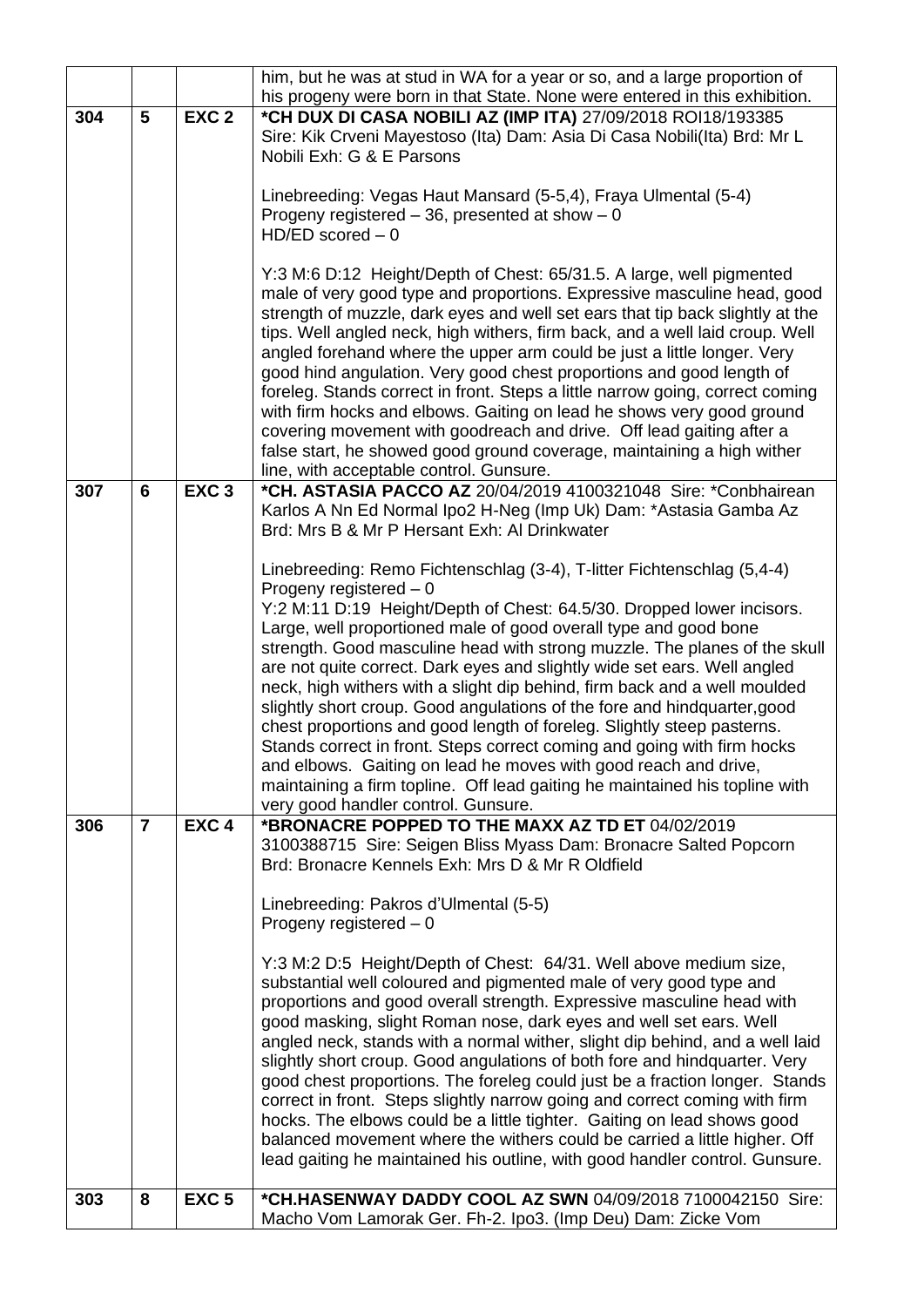|     |   |                  | Feuermelder Ipo 1 (Imp Deu) Brd: Mr J Haase Exh: Mr J.G & Mrs J.A<br>Strachan<br>Linebreeding: Furbo Degli Achei (3-3), Yasko Farbenspiel /<br>Solo Frutetto (5-3)<br>Progeny registered $-0$<br>Y:3 M:7 D:5 Height/Depth of Chest: 64.5/30. A large, well coloured<br>medium strong male of good type and slightly stretched body proportions.<br>Broad head where the masking could be more pronounced, medium eye<br>colour and slightly broad ear-set. Well angled neck, good wither with a<br>slight dip behind, firm back, slightly short croup. Good forequarter where<br>the upper arm could be better angled and very good hind angulation. Good<br>chest proportions, good length of foreleg with slightly soft pasterns. Stands<br>correct in front. Steps a little narrow both going and coming where the<br>hocks could be slightly firmer. Gaiting on lead he shows balanced<br>movement which could be more expansive. Off lead gaiting he maintained<br>a level topline with good handler control. Gunsure.                                                                          |
|-----|---|------------------|------------------------------------------------------------------------------------------------------------------------------------------------------------------------------------------------------------------------------------------------------------------------------------------------------------------------------------------------------------------------------------------------------------------------------------------------------------------------------------------------------------------------------------------------------------------------------------------------------------------------------------------------------------------------------------------------------------------------------------------------------------------------------------------------------------------------------------------------------------------------------------------------------------------------------------------------------------------------------------------------------------------------------------------------------------------------------------------------------|
| 305 | 9 | EXC <sub>6</sub> | *INIFF ICEBREAKER AZ 22/12/2018 3100385185 Sire: Baggio Von<br>Juvenisty Dam: Iniff Shes The One Brd: Iniff Kennels Exh: Mr R & Mrs A<br>Mackay<br>Linebreeding: Esko Danischen Hof (5-5)<br>Progeny registered $-0$<br>Y:3 M:3 D:17 Height/Depth of Chest: 66/30. Double P1s upper left.<br>A very large, strong, well proportioned male of good overall type. Broad<br>masculine head with good masking, medium eye colour, slightly wide-set<br>ears. Well angled neck which could be a little longer. Stands with a level<br>wither, slight rise in the backline, and a slightly steep croup. Good<br>forehand where the upper arm could still be better angled, slightly deep<br>hind angulation. Good chest proportions, good length of foreleg with<br>slightly soft pasterns. Steps correct coming and going with firm hocks and<br>elbows. Stands not quite correct in front. Gaiting on lead shows balanced<br>movement where the reach and the drive could be more pronounced. Off<br>lead gaiting he maintained his topline and balance, with good control from<br>the handler. Gunsure. |

# **2022 Victorian State Breed Exhibition – Show Summation:**

I wish to thank the GSDCV and President Vince Ebejer for the opportunity to judge the 2022 Victorian State Breed Exhibition, and I sincerely hope that my comments will be taken in the spirit they are intended, as advice for the improvement of the German Shepherd Breed that we all love. I wish to give thanks to the Show Committee, led by our new Show Manager Tony Merceica and Secretary Cristine Begbie, and for assistance in the ring by Stenographers Dearne Jackson and Barbara Blythe, my Stewards Glenn Moore and Vince Tantaro, and to Nicky McDermott who provided the commentary on the Veterans. As always Jacinta Poole is at the ready with her camera, and she provides Cristine with valuable I.T. support for the catalogue and online entries, and the posting of results on our Club web portal in very short timeframes after the event. Thank you also to the many helpers who assisted in setting up and taking down the ring equipment. All of the above willing members help us to run what I proudly regard as the best shows in the country.

The aim of a Breed Exhibition is to provide advice on the current state of the breed in our State and also for future breeding direction. It differs from a Championship Show in that the pedigrees and progeny information for the animals entered in the Open classes are available to the judge, and can be taken into account in the decisions made for placings and gradings. That said, it is still a dog show, and the placings are also determined by the individual dogs' quality and performance in the ring. Whilst the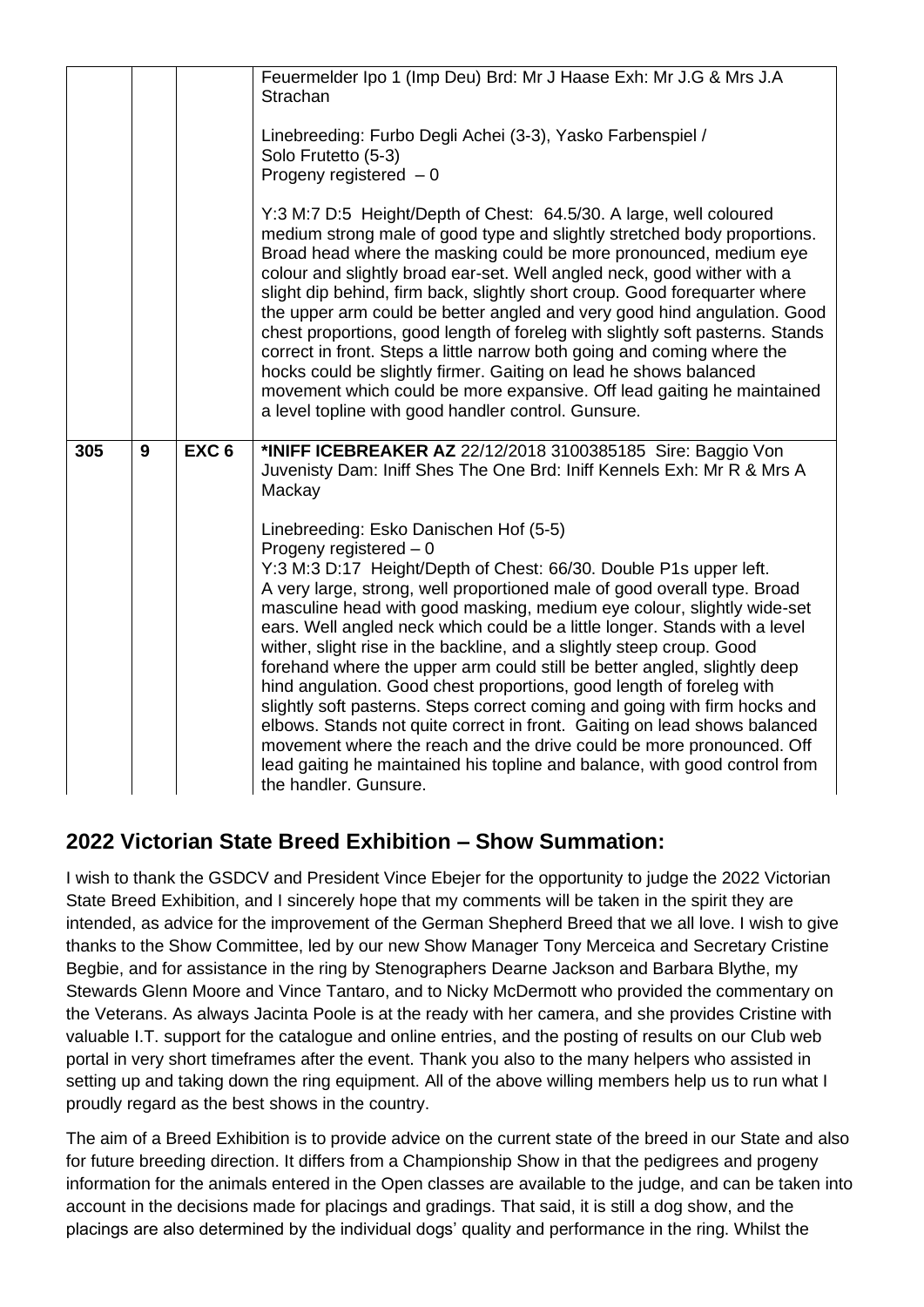presence of progeny can be an advantage to Open exhibits, it is far from being the only criteria, and the qualification for the highest grading of Excellent Merit requires progeny to be of very high quality, correct to the breed standard, and representative of their sire or dam. I awarded this prestigious grading to one Long Stock Coat female, three Stock Coat females and three Stock Coat males this year. The remainder of the Open animals were all graded Excellent, and all of the animals in the younger classes were able to achieve the highest gradings available in their class. I was very happy with the quality of the animals presented overall, and I thank those exhibitors who travelled long distances with their dogs from other States in Australia, and who took home some of the major awards.

Issues that I noticed during my judging were firstly an unprecedented number of animals in the Baby Puppy classes that were not sufficiently firm in the hindquarters, due to pronounced hind angulation. This trend is disturbing, and it exceeds what has been referred to in the past as "normal puppy looseness". In my opinion, over-angulation of the hindquarters is the most serious current problem in our breed, and it does not appear to have received the appropriate level of attention from breeders and judges overseas. It is much more than an aesthetic problem, as it affects the dog's ability to move soundly and fulfil its ability to work with endurance as the purpose of the breed requires. I urge all breeders to pay more attention to this problem when choosing future breeding partners. The other trends which were apparent, and both have been with us for some time, were upper arms that could be longer or better angled, and slightly steep and/or slightly short croups. These issues are so common that they appear in the majority of my critiques. Size was thankfully not as much of concern as it has been at times in the past. The animals that achieved the Merit grading were all well angled in the forehand, of correct size and had well laid croups, and as such I can recommend them to breeders to improve the breed in this State.

Ian Urie.

# **Sires and Dams Progeny:**

## **UK Ch. Conbhairean Freddie 'a' Normal, ED Normal, HNeg (Imp UK)**

Sire: Conbhairean Uno Dam: Conbhairean Quella

Linebreeding Larus Batu (4-4) Progeny registered – 393, presented at show - 7 HD/ED results – 84 'A' and 'Z' stamps, with mean hip score of 6.2 and 90% normal elbows 48 progeny Breed Survey Classified

'Freddie' had 11 progeny entered in this year's State Breed Exhibition with most being in the Open classes. He presented six females and one male in his group, from seven different dams. (He has previously presented groups at two Victorian SBEs, and is a previous NSW State Sieger.) His progeny now are mainly in the two to five year old age range. Freddie has been a very influential sire in Australia, being used widely in all States and also in New Zealand by artificial insemination. Freddie's progeny are sire typical, generally above medium size to large, with very good to slightly elongated proportions, and medium to strong bone strength. They are well pigmented and almost all have dark eye colour. Heads are generally strong, with good strength of upper and lower jaws, and good to slightly wide ear set. Very good length of necks, high withers and firm straight backs, with well laid croups where some are slightly short, and good length of tails. Good forequarter angulations where some have slightly steep upper arms, and slightly deep hind angulations. In movement they show very good ground coverage with good overall firmness and good reach and drive.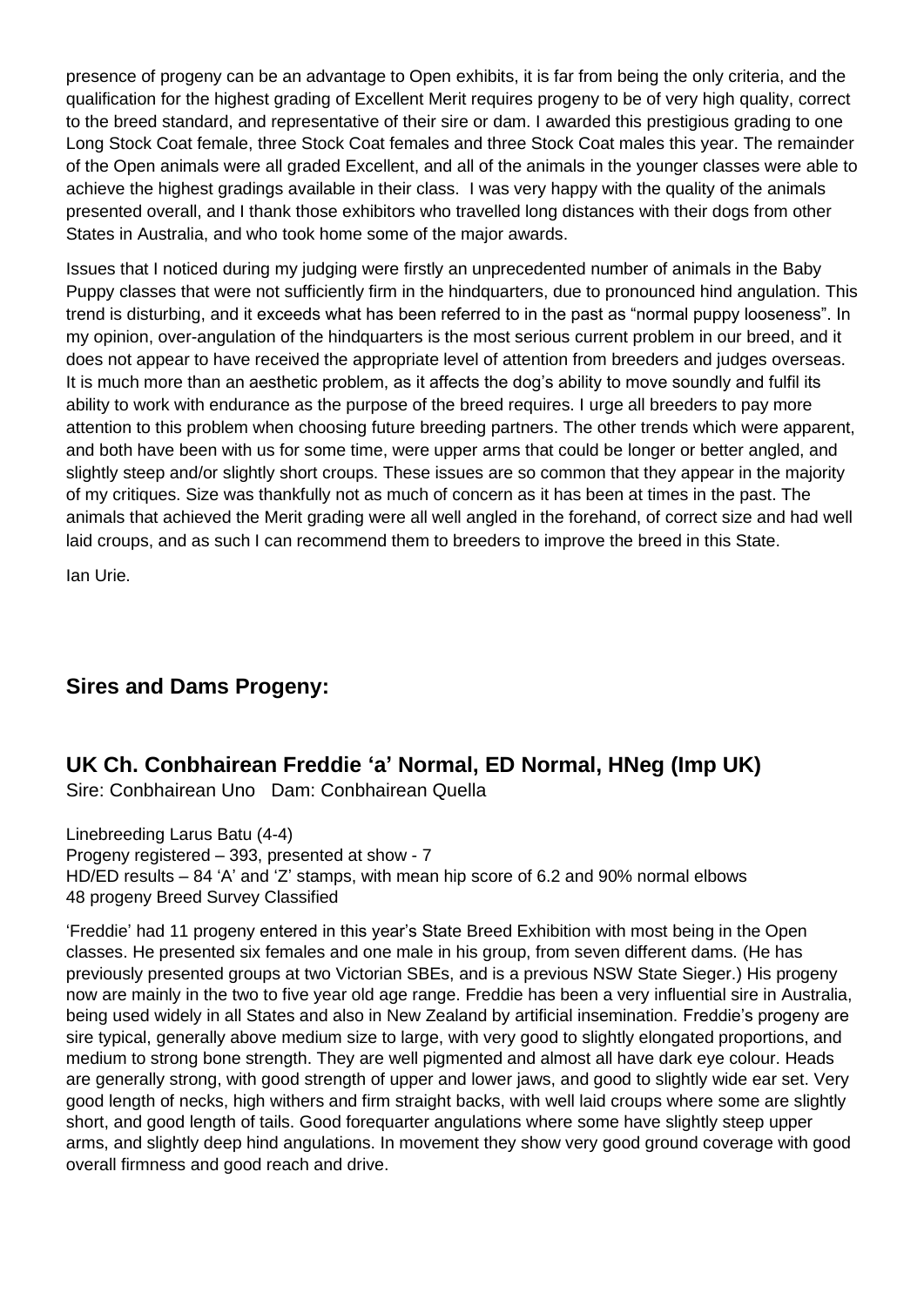# **Chili della Valcuvia 'a' Normal, ED Normal (Imp UK)**

Sire: Ulkan von Maikhus Dam: Ora della Valcuvia

Linebreeding: Furbo Degli Achei (3-4,4), Vegas du Haut Mansard (4-3), Quenn Loher Weg (4,4-5,5) Progeny registered – 192, presented at show – 18 HD/ED results – 17 A & Z stamps with a mean hip score of 5 and 100% normal elbows to date Breed Surveyed progeny – 1

'Chili' presented a very promising young group at the 2021 SBE, and this year was able to present 18 progeny ranging from the Baby Puppy up to Intermediate classes, from 14 different dams. The group this year was very typical of their sire and generally of very high quality. Size was medium to above medium with good strength, colour and pigmentation is very strong, with proportions from very good to slightly stretched. Well formed heads with good strength of upper and lower jaws. Well angled necks, high withers and firm backs, with well laid just slightly short croups. Very good forehands, with very good to slightly deep hindquarters. Movement shows very good ground coverage with powerful drive. Some youngsters were understandably a little loose but the majority of older progeny showed good firmness of hocks and elbows.

Chili's pedigree represents a very good bloodline from his sire Ulkan vom Maikhus (a Furbo Degli Achei grandson) and his dam who is a Groovy di Casa Massarelli daughter, both well known producing lines from Italy. Chili is a predictable sire, of correct just above medium size, with the majority of his progeny being of well above average type and quality. He has been used widely in most States. From the 18 progeny presented they gained 5 x 1<sup>st</sup> place, 6 x 2<sup>nd</sup> place and 2 x 3<sup>rd</sup> place in their classes, an impressive achievement. Graded Excellent Merit 1 and the well deserved 2022 Victorian State Sieger.

## **\*Wulkano-Uno von Schnitzerteam 'a' Normal, ED Normal (Imp Hun)**

Sire: Ulkan von Maikhus Dam: Ixy van Contra

Linebreeding: Vegas du Haut Mansard (4-3), Odin Niederforstbach (5-4) Progeny registered – 127, presented at show – 7 HD/ED scored – none to date

The first group presented from this sire was small but of consistently high quality. Seven females were presented, from 5 different dams, from Baby Puppy to Junior classes. From this group, 4 exhibits won their classes in this show, a very good result since most of his progeny was bred in WA where he resides. Uno is another son of Ulkan von Maikhus and his dam is a Vegas du Haut Mansard granddaughter, so he has a similar pedigree to Chili, and is also a correct sized dog of very good breed type.

'Uno' is absolutely medium sized at 63 cm, of above medium strength, and his young progeny reflect his very good type. They have good heads, high withers, firm backs, very good angulations, good length of leg, and exhibit very good movement with good reach and drive. I recommend this dog to breeders in the Eastern States. The limited progeny seen here are of very high quality and exhibit very good character with far reaching movement, and are sire typical. Graded Excellent Merit 2 and a worthy Vice-Sieger.

# **Gewalt Tennessee Drummer A.I. 'A' (2,5), 'Z' (0,0)**

Sire: Xavi von Tronje Dam: Hinterhaus French Tennessee

Linebreeding: Nil Progeny registered – 173, presented at show – 5 HD/ED results – 21 'A' & 'Z' stamps, with a mean hip score of 6.7 and 100% normal elbows to date Breed Surveyed progeny – 6 classified

'Drummer' is very well bred, a son by A.I. of Xavi von Tronje (a Paer Hasenborn son) and his dam is the lovely Hinterhaus French Tennessee (a daughter of As du Domain du Val d'Alnoy). He presented a group of seven females, from seven different dams. Three were shown in Junior and Intermediate